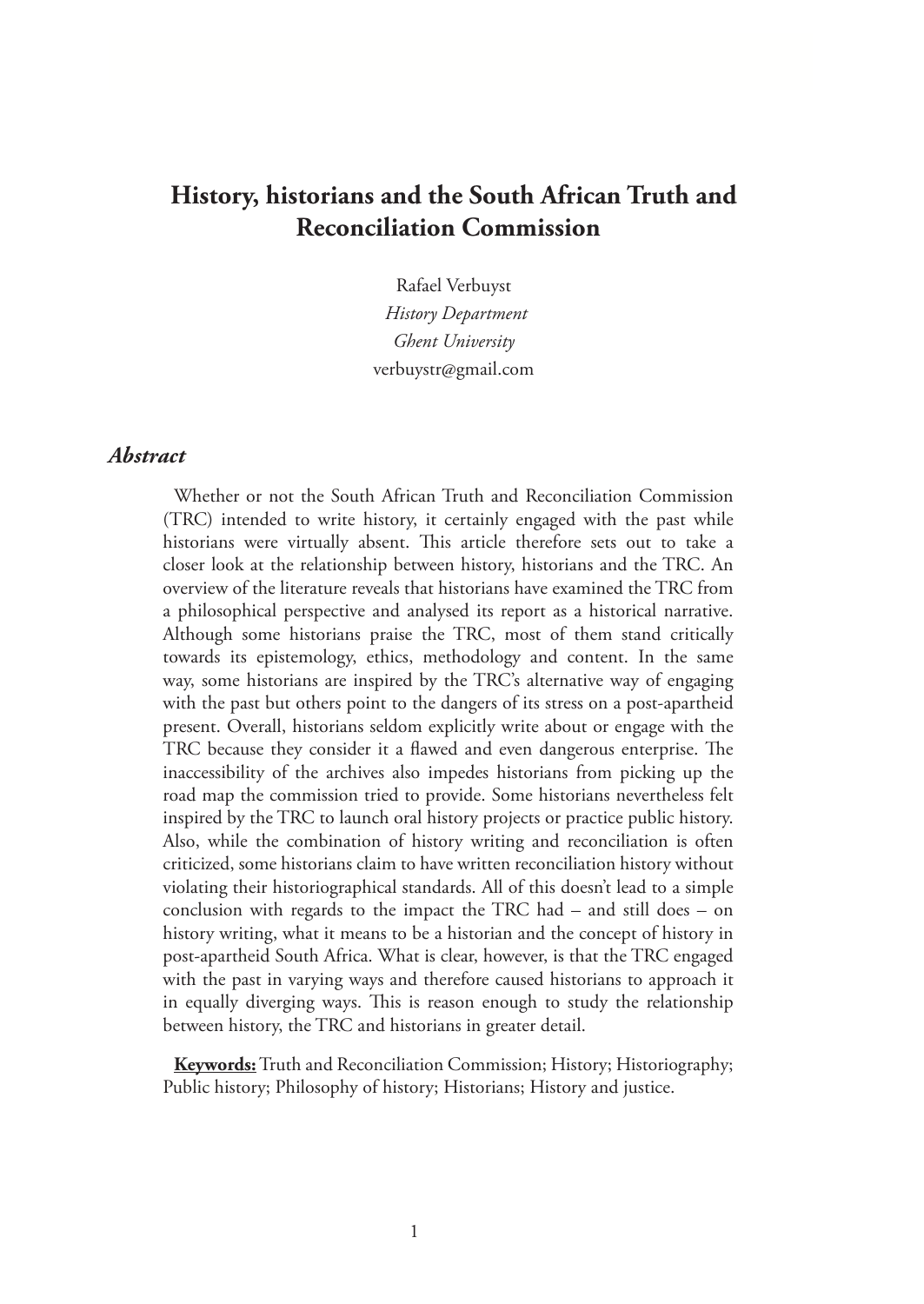#### **Introduction**

My personal observation on historians and the TRC is that by large they were absent. There may well be reasons for this which in themselves may cast revealing light on the profession.<sup>1</sup>

Albert Grundlingh is one of the many historians staffing the history departments of the universities in the new South Africa. Like most of his colleagues, professor Grundlingh witnessed the birth of the new nation approximately nineteen years ago. At that time, however, civil war was looming and one of the main vehicles which emerged from the political negotiations was the Truth and Reconciliation Commission (TRC). The TRC operated between 1995 and 1998 and had the ambitious goal of establishing the truth about the gross human rights violations which took place during apartheid (see Image 1 below).2 Furthermore, through (public) hearings, research, reparation payments and the possibility of individual amnesty, the TRC hoped to reconcile both (mostly black/coloured) victims and (mostly white) perpetrators so that they could move beyond thoughts of vengeance. According to the TRC mandate, understanding the past meant:<sup>3</sup>

To establish as complete a picture as possible – including the antecedents, circumstances, factors and context of such violence as well as the perspectives of the victims and the motives and perspectives of the persons responsible for the commission of the violations, by conducting investigations and holdings hearings.

To achieve these ambitious goals, the TRC was given a wide range of powers and resources, including the ability to search premises, subpoena witnesses and seize evidence.<sup>4</sup> The TRC produced the first five volumes of its report in 1998 and the final version was handed over to President Thabo Mbeki on March 21st 2003. Meanwhile, the TRC had faced both praise and criticism on an international scale. Indeed, scholars from a wide range of disciplines have

<sup>1</sup> E-mail: A Grundlingh (University of Stellenbosch), 31 October 2012.

<sup>2</sup> Although the TRC ceased holding hearings in 1998, it went on until 2003 to produce its final report and process all amnesty dossiers.

<sup>3</sup> "Promotion of National Unity and Reconciliation Act 34 of 1995" (available at http://www.justice.gov.za/ legislation/acts/1995-034.pdf, as accessed on 18 June 2013).

<sup>4</sup> P Hayner, *Unspeakable truths: Transitional justice and the challenge of truth commissions* (New York, Taylor & Francis, 2011), pp. 27-28.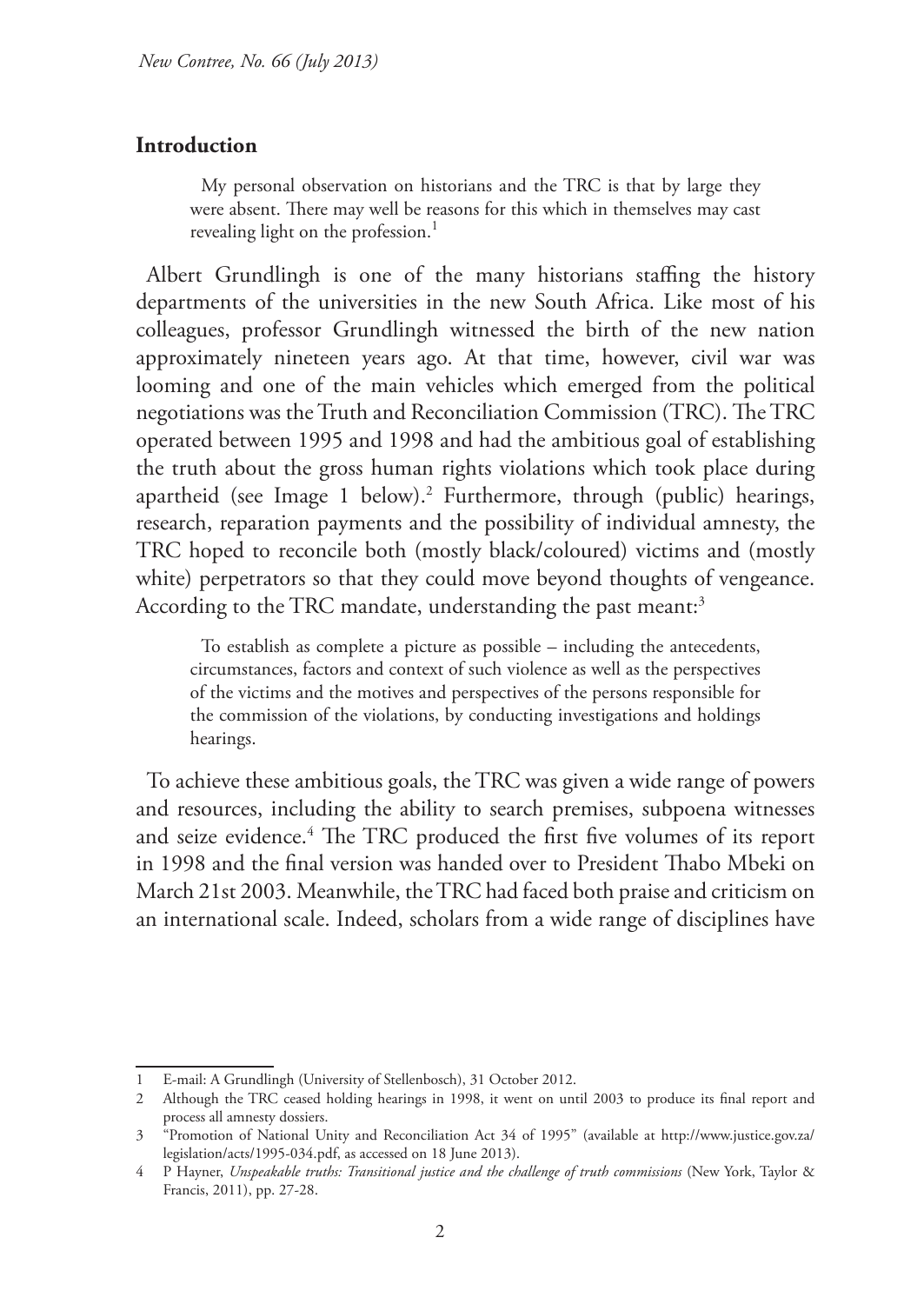studied the TRC ever since its conception.5 Whether or not the commission managed to reconcile South Africans has become the main question ever since.



Image 1: Members of South Africa's Truth and Reconciliation Commission

Dr. Alex Boraine (second from left), deputy chair; Archbishop Desmond Tutu (centre), chair; and Rev. Bongani Finca (right), commissioner—at the commission's first hearing, April 1996, East London, S.Af.

Source: Available at <http://media-3.web.britannica.com/eb-media/88/137688-004-EC2CD3EB. jpg>, as accessed on 18 June 2013.

This article will revolve around a different topic altogether and examines the relationship between the TRC, history and historians in South Africa. If historians can be defined as researchers of past events, what does it mean for them to be virtually absent in a commission which investigated the period from March 1st 1960 to May 10 1994? Whereas the effects of the post-apartheid era on historians and historiography have been examined extensively, the impact of the TRC on these subjects remains largely unexplored.6 This is regrettable because the South African case could provide insights into the nature of the historical profession in South Africa and beyond. By looking

<sup>5</sup> For an excellent bibliographical overview of research on the TRC see A Verdoolaege, "The debate on truth and reconciliation: A survey of literature on the South African Truth and Reconciliation Commission", *Journal of Language and Politics,* 5(1), 2006, pp. 15–35; T Savage, B Schmid et.al, "Truth commissions and transitional justice: A select bibliography on the South African Truth and Reconciliation Commission debate", *Journal of Law and Religion,* 16(1), 2001, pp. 73-186.

<sup>6</sup> See for example H Stolten, *History making and present day politics: The meaning of collective memory in South Africa* (Uppsala, Nordiska Afrikainstitutet, 2007).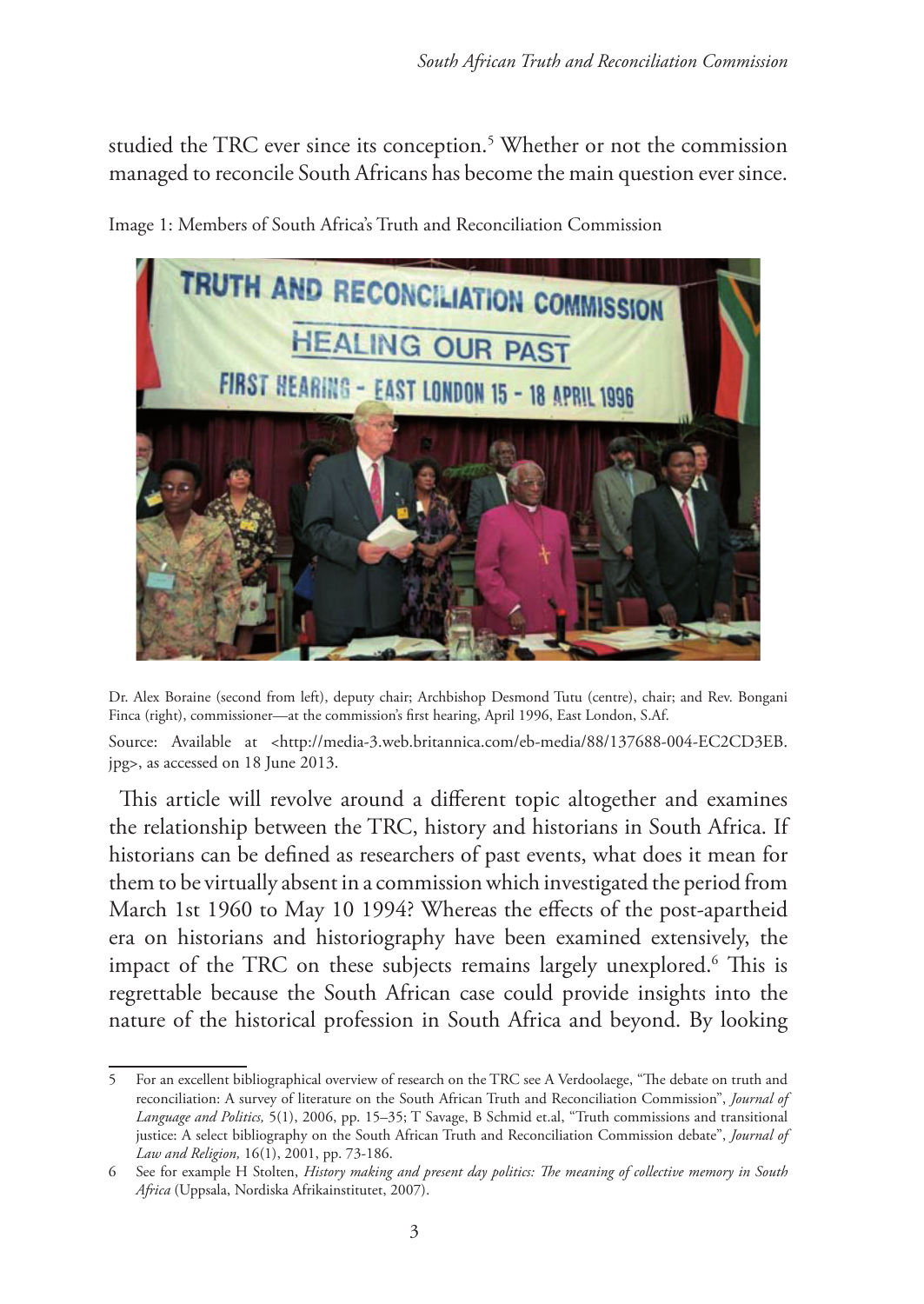into commentaries and critiques by historians (or at least from a historian's or historiographical perspective) on the commission, this article will engage in the kind of reflection Grundlingh promotes.<sup>7</sup>

The first section will examine the TRC's history writing exercise by looking into two groups of common critiques. The first set of issues will be more of an epistemological and ethical nature and the second set will revolve more around content and methodology. Section Two will proceed by looking at the TRC from a more philosophical perspective: how does the TRC relate to the past, present and future of South Africa and how does it reflect different ways of engaging with the past? Section Three will then look into the legacy of the TRC by considering three topics: the TRC archives, the impact of the TRC on the historiographical agenda and the nature of the historical profession in South Africa. The closing section of this article will summarize the findings and consider if the TRC has had a significant impact – and still does – on historiography, what it means to be a historian and the concept of history in post-apartheid South Africa.

## **The TRC's history writing exercise: A critical evaluation**<sup>8</sup>

The commission never perceived itself as taking on the kind of academic or historical brief which many of its critics have ascribed to it… The furthest thing from the minds of those involved in writing the Report was the need to write an academic history.<sup>9</sup>

Before criticizing the TRC's history writing exercise, one needs to note that it never claimed to mirror academic historiography nor wrote its report for the academic community. The report explicitly states that "it is not the Commission's task to write the history of this country".10 Furthermore, historian and previous member of the Research Department Janet Cherry

<sup>7</sup> It should be noted that the bulk of the authors cited in this article are not historians but social-scientists from a wide range of disciplines commentating on the commission. This is in itself a revealing fact and tells us something about the involvement of historians in the TRC as well as about their attitude towards it. It is the opinion of the author, however, that these critiques are shared by historians in South Africa and beyond or that they are at least applicable to any scholar with a historical perspective.

<sup>8</sup> While this section is divided into two subsections addressing different critiques, this division should be seen as somewhat artificial seeing as epistemology, ethics, methodology and content naturally relate to each other.

<sup>9</sup> C Villa-Vicencio (Head of the TRC Research Department), "On the limitations of academic history: The quest for truth demands both more and less", J Wilmot & L Van de Vijver, *After TRC: Reflections on truth and reconciliation in South Africa* (Athens (OH), Ohio University Press, 2001), pp. 24, 31.

<sup>10</sup> Truth and Reconciliation Commission of South Africa, *Report*, 5, p. 257. The TRC report is integrally available at http://www.justice.gov.za/trc/report/, as accessed on 18 June 2013.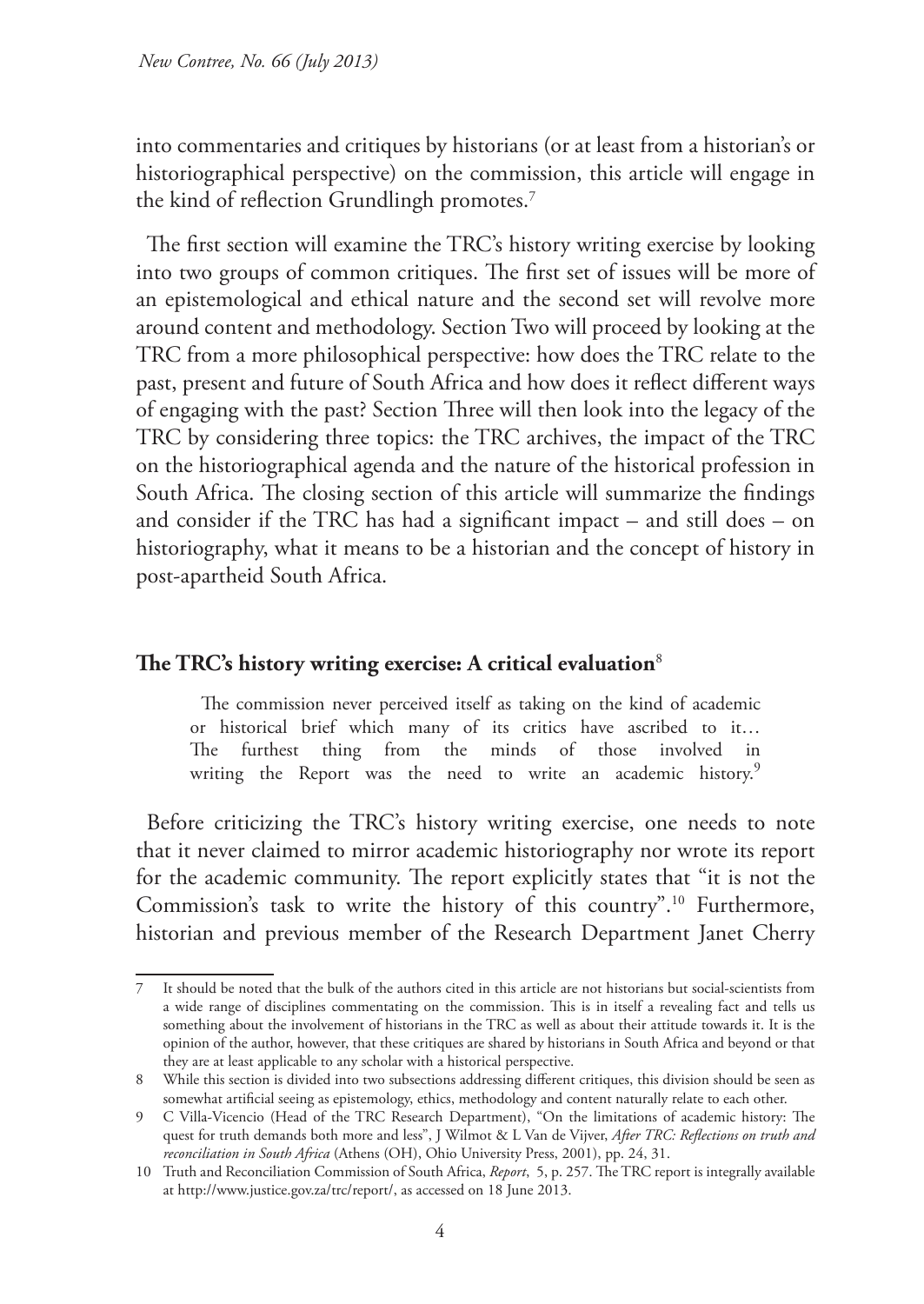notes that the pressure of deadlines, the lack of time and the fact that some people were asked to write about topics they were unfamiliar with, influenced the quality of the report to an extent which can hardly be underestimated.<sup>11</sup> Authors were also forced to drop or summarize context and analysis because of the limited space available in the report for certain topics.12 Many within the TRC therefore considered the report to be released prematurely. The following should therefore be approached with Cherry's preliminary comment in mind.

Nevertheless, the report resembles a historical narrative and mentions some form of consultation with "academic historians" as well as its task to "provide an understanding of the historical context".13 Historians or history writing are rarely mentioned elsewhere in the report. Indeed, the report only notes that "a range of scholars" participated in the Research Department.<sup>14</sup> Had there been more clarity on what the commission was to write, who was to write it and what methodology had to be used, a lot of criticism could have been avoided.15 This lack of transparency and its apparent effects in the report led historians to deem the TRC's history writing exercise as essentially flawed.<sup>16</sup> It is important to note, however, that the people in charge of writing the report (mostly working in the Research Department) were aware of its inevitable shortcomings and accepted criticism and the need for further research:<sup>17</sup>

The material will be of great value to scholars, journalists and others researching our history… The report that follows tries to provide… a road map to those who wish to travel into our past. It is not and cannot be the whole story… Others will inevitably critique this perspective - as indeed they must… Our understanding of history must accommodate all interpretations of the past. If we fail in this regard, we will fail to be a nation.

The third section of this article will evaluate whether historians have made use of this road map. However, the fact that the TRC openly invites criticism should be reason enough to examine its epistemology, ethics, methodology and content, especially for those (historians) wishing to make use of the road map.

<sup>11</sup> J Cherry, J Daniel & M Fullard, "Researching the 'truth': A view from inside the Truth and Reconciliation Commission", D Posel & G Simpson, *Commissioning the past: Understanding South Africa's Truth and Reconciliation Commission* (Johannesburg, Witwatersrand University Press, 2002), pp. 27-29.

<sup>12</sup> J Cherry, J Daniel et.al, "Researching the 'truth'…", D Posel & G Simpson, *Commissioning the past…,* pp. 28-  $29.$ 

<sup>13</sup> Truth and Reconciliation Commission of South Africa*, Report,* 5*,* p. 374.

<sup>14</sup> Truth and Reconciliation Commission of South Africa, *Report*, 5, p. 376.

<sup>15</sup> J Cherry, J Daniel et.al, "Researching the 'truth'…", D Posel & G Simpson, *Commissioning the past*…, p. 34.

<sup>16</sup> M Fullard & N Rousseau, "Uncertain borders: The TRC and the (un)making of public myths", *Kronos*, 34(1), 2008, p. 215.

<sup>17</sup> Truth and Reconciliation Commission of South Africa, *Report*, 1, pp. 1-2.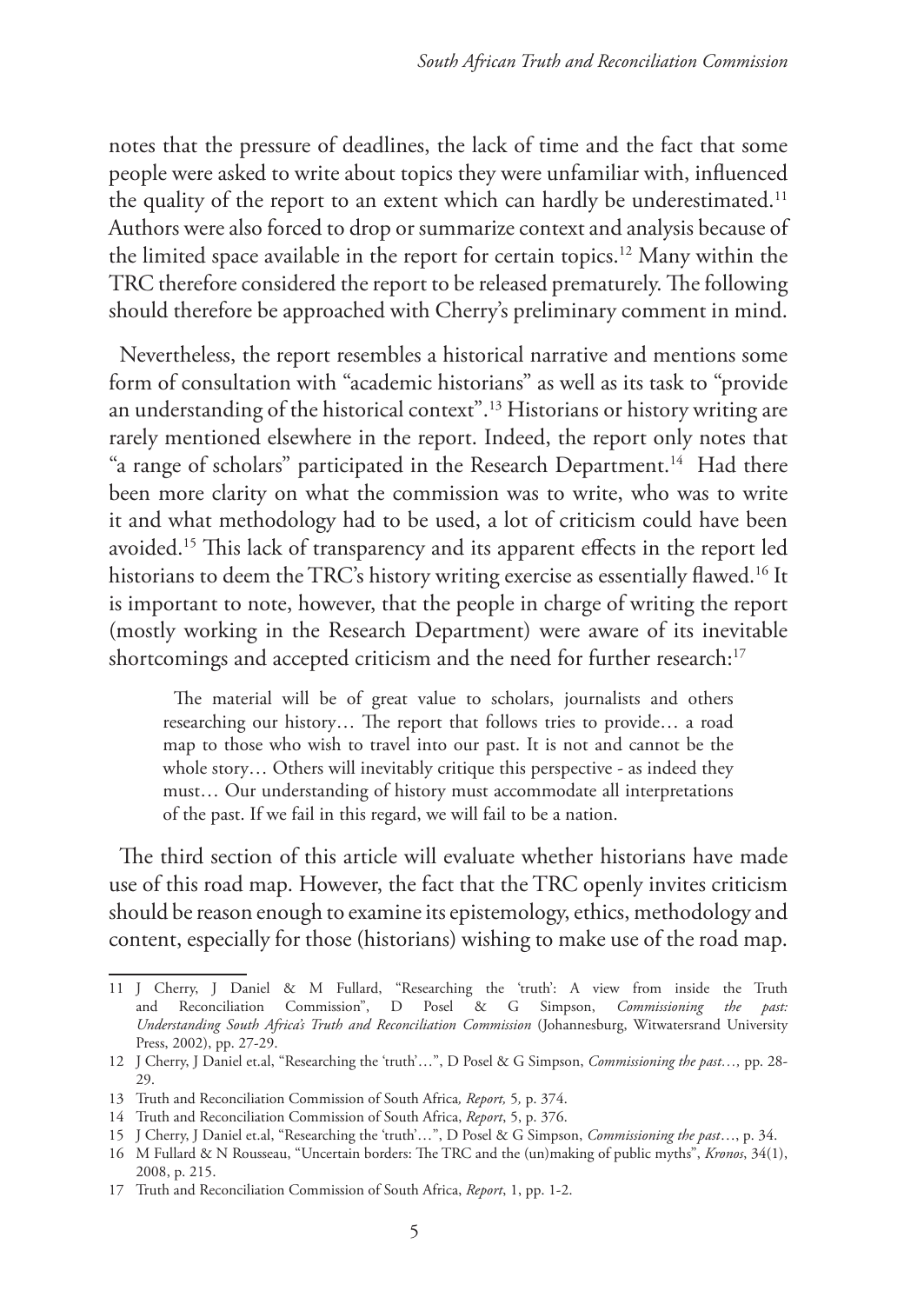## *Epistemology and ethics: "'Truth' and 'the beast of the past'"*<sup>18</sup>

Historical truth… cannot be 'bottled' (except in the realm of myth) and 'administered' as contemporary 'medicine' of the wounds of the past.<sup>19</sup>

Truth is both a powerful and dangerous concept. In that regard, Deborah Posel stresses the complex relationship any truth commission will face with one of their fundamental concepts:<sup>20</sup>

Since the 1980s — exactly contiguous with the waves of postmodern scepticism — we have witnessed renewed global enthusiasm for, and confidence in, the idea of truth as the basis of justice and stability… Truth commissions are therefore charged with having to redeem the modern confidence in the idea of truth as the basis of a morally robust life, in the very act of acknowledging the past excesses — and therefore attendant dangers — of such a project.

Truth commissions thus have to respect both subjective and objective forms of truth without descending into epistemological chaos. Whereas some commissions have ignored this dilemma by sticking to positivistic notions of truth, the TRC faced this issue head-on. Although the TRC produced an authoritative account of the past which it described as objective, the report recognized at the same time that other readings were possible and that it built its narrative mostly on personal testimonies.<sup>21</sup> By defining multiple "truths" and examining different perspectives, however, the TRC would open itself up to both praise and criticism.

On a positive note, Colleen Scott argues that the TRC approached reality not only by focusing on facts like a court of law but also by considering "emotional truth" as well as by putting a "human face on all those who suffered and continue to suffer".<sup>22</sup> The TRC refers to this as "personal truth" because it expresses the painful memories of the victims in their own words.<sup>23</sup> On the other hand, the TRC also discerns a "social truth" established through dialogue between people with different views.<sup>24</sup> Similarly, for Wilhelm

<sup>18</sup> Truth and Reconciliation Commission of South Africa, *Report*, 1, p. 22.

<sup>19</sup> S Field, "Memory, the TRC and the significance of oral history in post-apartheid South Africa" (Paper, Conference: The TRC: Commissioning the past, Johannesburg, June 1999), p. 7.

<sup>20</sup> D Posel, "History as confession: The case of the South African Truth and Reconciliation Commission", *Public Culture,* 20(1), 2008, pp. 125, 127.

<sup>21</sup> Truth and Reconciliation Commission of South Africa, *Report*, 1, p. 112.

<sup>22</sup> C Scott, "Combating myth and building reality", C Villa-Vicencio & W Verwoerd, *Looking back, reaching forward: Reflections on the Truth and Reconciliation Commission of South Africa* (Cape Town, University of Cape Town Press, 2000), p. 108.

<sup>23</sup> Truth and Reconciliation Commission of South Africa, *Report*, 1, pp. 112-113.

<sup>24</sup> Truth and Reconciliation Commission of South Africa, *Report*, 1, pp. 113-114.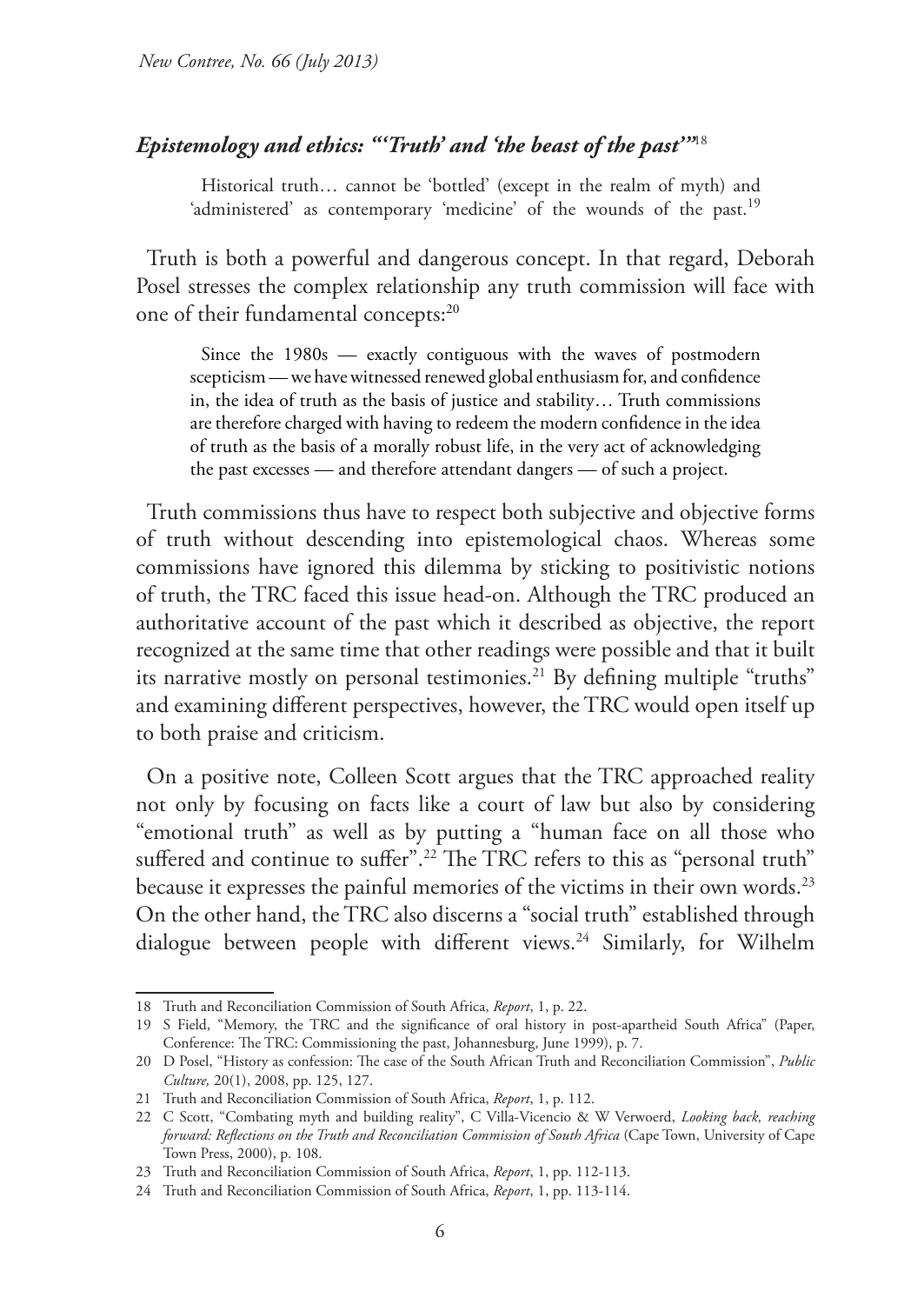Verwoerd, the TRC process resulted in a "moral truth" which was necessary to nurture a culture of human rights.<sup>25</sup> Vice-chair of the TRC Alex Boraine refers to this process as "healing truth" which results in "restorative truth" and reconciliation.26 Yet, Boraine maintains that the TRC searched for "forensic truth" when examining the human rights violations.27 Jakobus Du Pisani points out that victims would indeed prefer the TRC's insistence on objective truth with regards to the examination of their traumatic experiences.<sup>28</sup>

For some, however, this "wobbly, poorly constructed conceptual grid" of truths might render the concept void of meaning.<sup>29</sup> Historian Colin Bundy argues that although the TRC considered knowledge of the past subjective and constantly changing, a positivistic epistemology characterizes most sections and not only those on human rights violations.<sup>30</sup> In that regard, some hold the view that the report wished to produce a reconciliatory narrative in a positivistic language which stood above all the conflicting perspectives to prevent overexposing the past. $31$  It is a fact that truth commissions are faced with the arduous task of writing an account of the past acceptable for all groups previously in conflict in that same society.32 For Villa-Vicencio then, it is clear that "elitist experts" (i.e. historians) would only aim at producing an "authoritative version of the truth" and needlessly complicate matters.<sup>33</sup> This bias against historians will be dealt with further in the next section.

Although the debate on truth will most likely continue, the TRC clearly was not solely concerned with factual truth. The TRC report is a history of human suffering and hopes to engage South Africans in ethical and emotional reflection on their past.34 Historians like Charles Maier dislike the idea of the

<sup>25</sup> W Verwoerd, "Towards the recognition of our past injustices", C Villa-Vicencio & W Verwoerd, *Looking back, reaching forward...,* pp. 155, 164.

<sup>26</sup> A Boraine, "Truth and reconciliation in South Africa: the third way", D Thomson & R Rotberg, *Truth versus justice: The morality of truth commissions* (Princeton, Princeton University Press, 2000), p. 152. Truth and Reconciliation Commission of South Africa, *Report*, 1, p. 114.

<sup>27</sup> A Boraine, "Truth and reconciliation in South Africa...", D Thomson & R Rotberg, *Truth versus justice...,* p. 151.

<sup>28</sup> J Du Pisani, "Ná die Waarheids- en Versoeningskommissie: Uitdagings aan die historikus in 'n demokratiese Suid-Afrika", *Tydskrif vir Geesteswetenskappe,* 47(1), 2007, p. 3; Truth and Reconciliation Commission of South Africa, *Report*, 1, p. 161.

<sup>29</sup> D Posel, "The TRC report: What kind of history? What kind of truth?", D Posel & G Simpson, *Commissioning the past...*, p. 155.

<sup>30</sup> C Bundy, "The beast of the past: History and the TRC", J Wilmot & L Van de Vijver, *After TRC: Reflections on Truth and Reconciliation in South Africa* (Athens (OH), Ohio University Press, 2001), p. 14.

<sup>31</sup> D Posel, "The TRC Report…", D Posel & G Simpson, *Commissioning the past…,* pp. 150-152.

<sup>32</sup> D Posel, "History-writing...", *Public Culture*, 20(1), 2008, pp. 120-121.

<sup>33</sup> C Villa-Vicencio & W Verwoerd, "Constructing a report: Writing up the truth", D Thomson & R Rotberg, *Truth versus justice...*, p. 289.

<sup>34</sup> D Posel, "History-writing...", *Public Culture*, 20(1), 2008, p. 128.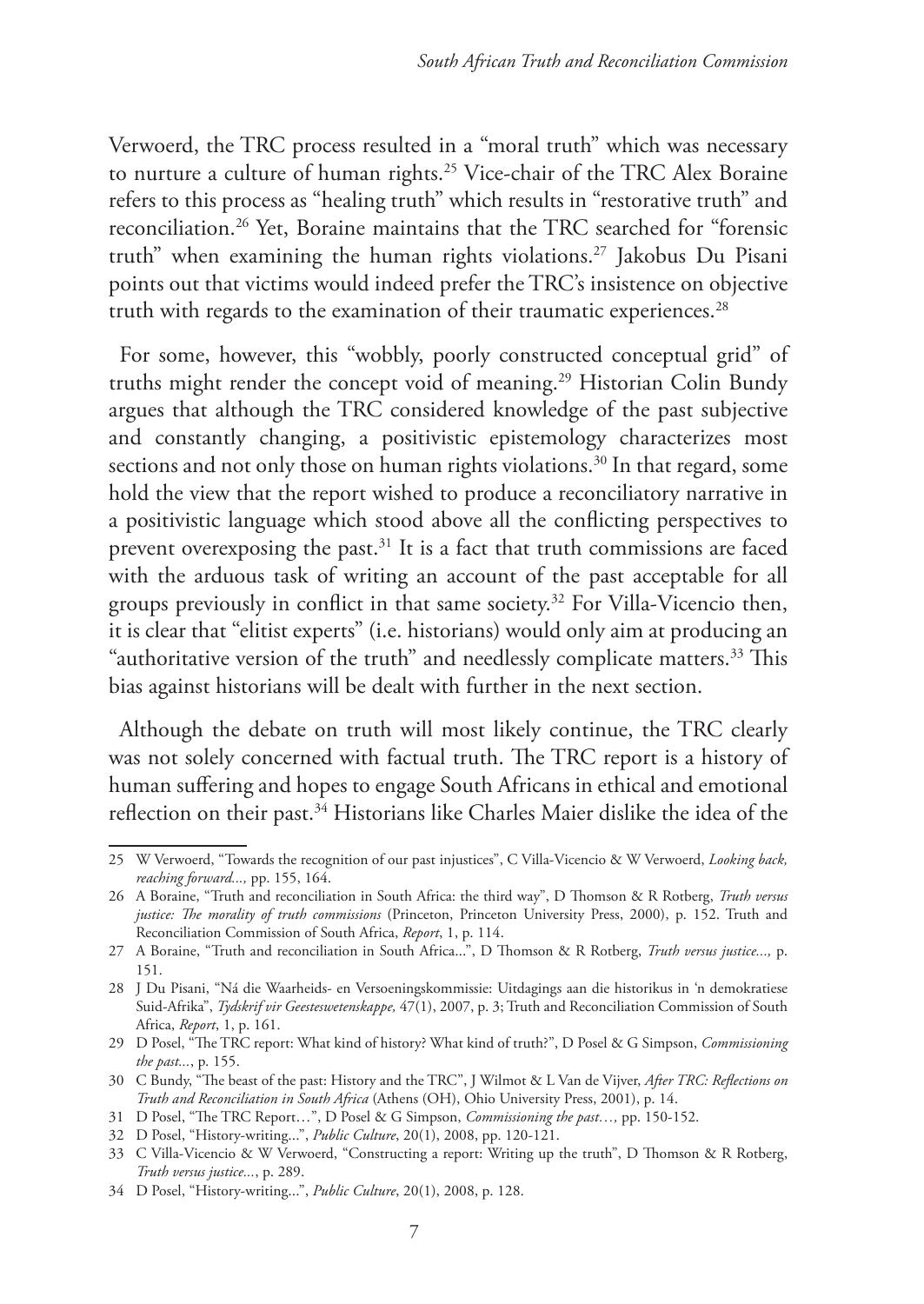TRC report containing (implicit) lessons because its focus on reconciliation might have caused distortion. For example, according to Posel the report "reads less as a history, more as a moral narrative about the fact of wrongdoing across the political spectrum, spawned by the overriding evil of the apartheid system".35 Like Bundy and Posel, Maier wants truth commissions to provide information and leave the writing of narratives to historians because the latter do not promise "either justice or democracy".36 According to André Du Toit then, historians were largely absent within the TRC precisely because they pursued factual truth and did not want to promote reconciliation.<sup>37</sup>

In its defence, the TRC held even-handedness and impartiality as one of its core principles, the bulk of the commission was occupying itself with collecting and processing data and the report only devotes a small number of pages on explicit reconciliation.38 Furthermore, seeing the commission as a tool to legitimize the post-apartheid state ignores that it was critical of the African National Congress (ANC).<sup>39</sup> Indeed, the ANC tried (and failed) to prevent the report from getting released because it advanced the view that the ANC fought a "just war", at times, by "unjust means".<sup>40</sup> Then again, Lars Buur found that every time the report noted violations on the part of the ANC, it also mentioned the apartheid state or the "natural reaction of being threatened" as its causes. $41$ 

In any case, the issue remains that learning lessons from the past implies judging it and that this is something of which (especially contemporary) historians are trained to disapprove. According to Maier then, historians prefer the concept of accountability to that of judgment.<sup>42</sup> Indeed, Grundlingh argues that historians were virtually absent in the TRC precisely because they tend to complicate notions of guilt and often move away from simple yes or no answers.43 It might be troubling for historians then, that some sections

<sup>35</sup> D Posel, "The TRC Report…", D Posel & G Simpson, *Commissioning the past…*, p. 148.

<sup>36</sup> C Maier, "Doing history, doing justice: The narrative of the historian and of the truth commission", D Thomson & R Rotberg, *Truth versus justice...*, p. 273.

<sup>37</sup> A Du Toit, "The moral foundations of the South African TRC: Truth as acknowledgment and justice as recognition", D Thomson & R Rotberg, *Truth versus justice...*, pp. 132-133.

<sup>38</sup> M Fullard & N Rousseau, "Uncertain borders…", *Kronos*, 34(1), 2008, p. 224.

<sup>39</sup> M Fullard & N Rousseau, "Uncertain borders…", *Kronos*, 34(1), 2008, p. 218.

<sup>40</sup> C Scott, "Combating myth and building reality", C Villa-Vicencio & W Verwoerd, *Looking back, reaching forward*..., p. 112.

<sup>41</sup> L Buur, "Makings findings for the future: Representational order and redemption in the work of the TRC", *South African Journal Of Philosophy*, 20(1), 2001, p. 35.

<sup>42</sup> C Maier, "Doing history, doing justice…", D Thomson & R Rotberg, *Truth versus justice…*, p. 270.

<sup>43</sup> A Grundlingh, "Herhistorisering en herposisionering: Perspektiewe op aspekte van geskiedsbeoefening in hedendaags Suid Afrika", *Historia,* 46(2), 2001, p. 319.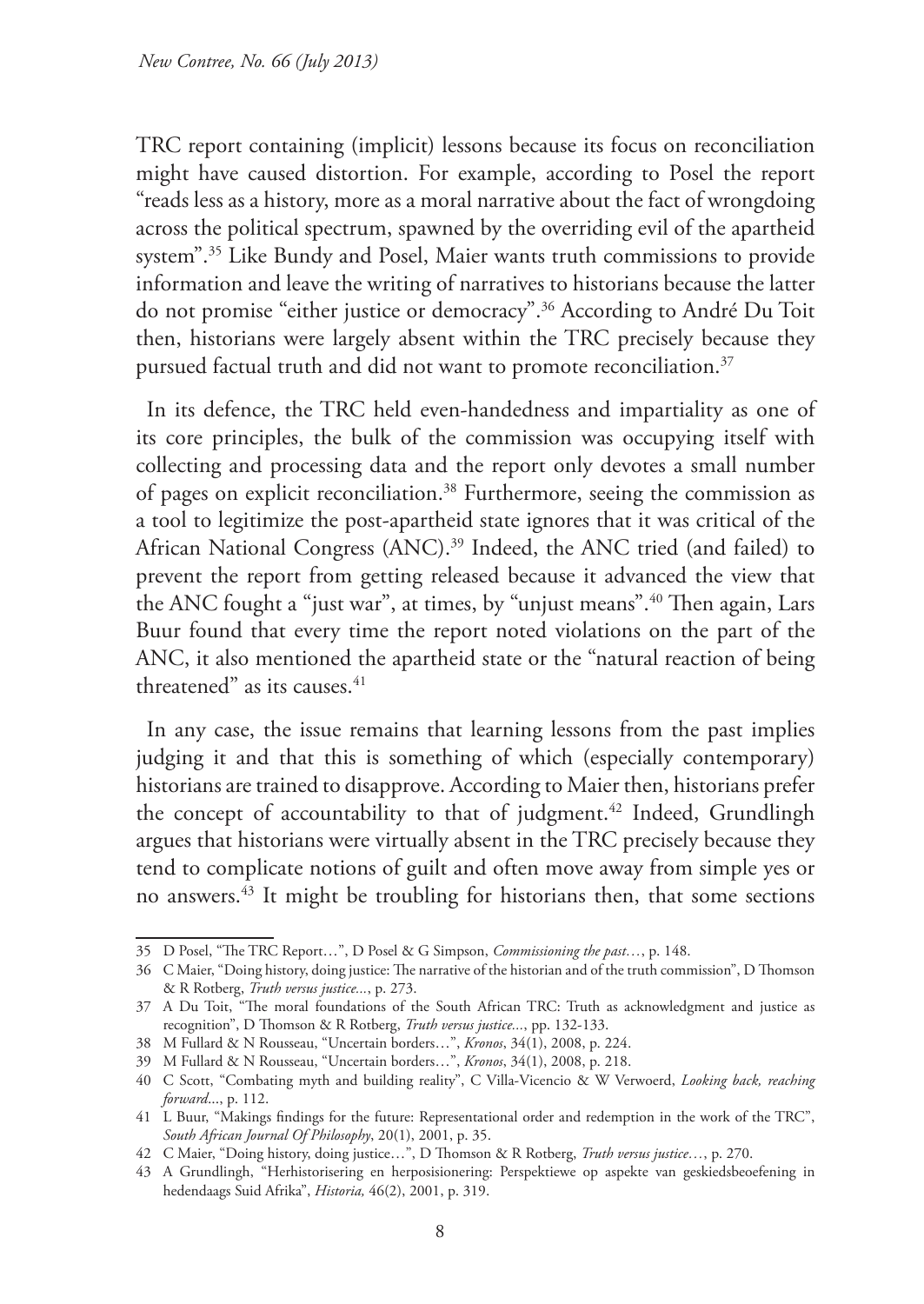of the report explicitly judge the past or hold "some essential lessons for the future of the people".<sup>44</sup> This controversial statement is a good example:<sup>45</sup>

> Those who fought against the system of apartheid were clearly fighting for a just cause, and those who sought to uphold and sustain apartheid cannot be morally equated with those who sought to remove and oppose it.

As with the debate on truth, the discussion on the relationship between reconciliation and historians remains pertinent among South African historians today (see below). Some, however, regret that the reconciliationcritique is the most popular form of criticism among historians because it oversimplifies the work of the TRC and diverts attention away from particular methodological issues and actual content.46 As shall be pointed out below, some authors, however, did comment on the TRC (report) in this fashion. Examining these critiques is crucial in order to get a better understanding of the attitude of historians towards the TRC.

## *Methodological issues and content: Social scientific criticism*

## **Evidence and information**

One of the strengths of the TRC was that it was backed by the government and therefore had greater access to information than historians generally do.<sup>47</sup> Furthermore, by exchanging truth for amnesty, a larger amount of historical information has been uncovered and a greater extent of myths debunked than had blanket amnesty been approved.<sup>48</sup> That is not to say, however, that the commission could access all required information. Security forces and the army, for example, were notoriously reluctant to provide information.<sup>49</sup> Furthermore, the TRC archives remain largely off-limits to date (see below). Nevertheless, for many the strongest feature of the TRC remains that it

<sup>44</sup> Truth and Reconciliation Commission of South Africa, *Report*, 1, p. 4.

<sup>45</sup> Truth and Reconciliation Commission of South Africa, *Report*, 1, p. 67.

<sup>46</sup> M Fullard & N Rousseau, "Uncertain borders…", *Kronos*, 34(1), 2008, pp. 216-217.

<sup>47</sup> D Posel, "The TRC Report…", D Posel & G Simpson, *Commissioning the past…*, p. 149.

<sup>48</sup> P Hayner, "Same species, different animal: How South Africa compares to truth commissions worldwide", C Villa-Vicencio & W Verwoerd, *Looking back, reaching forward...*, pp. 27-29, 36. As a compromise between blanket amnesty and Nuremberg-type trials, individual amnesty would be granted only if the crimes involved were "politically motivated" and if the individual (excluding corporations and institutions) in question would appear at public hearings where they would disclose all information required and be subjected to questioning by victims and commissioners.

<sup>49</sup> P Pigou, "False promises and wasted opportunities?: Inside South Africa's Truth and Reconciliation Commission", D Posel & G Simpson, *Commissioning the past...*, pp. 56-57.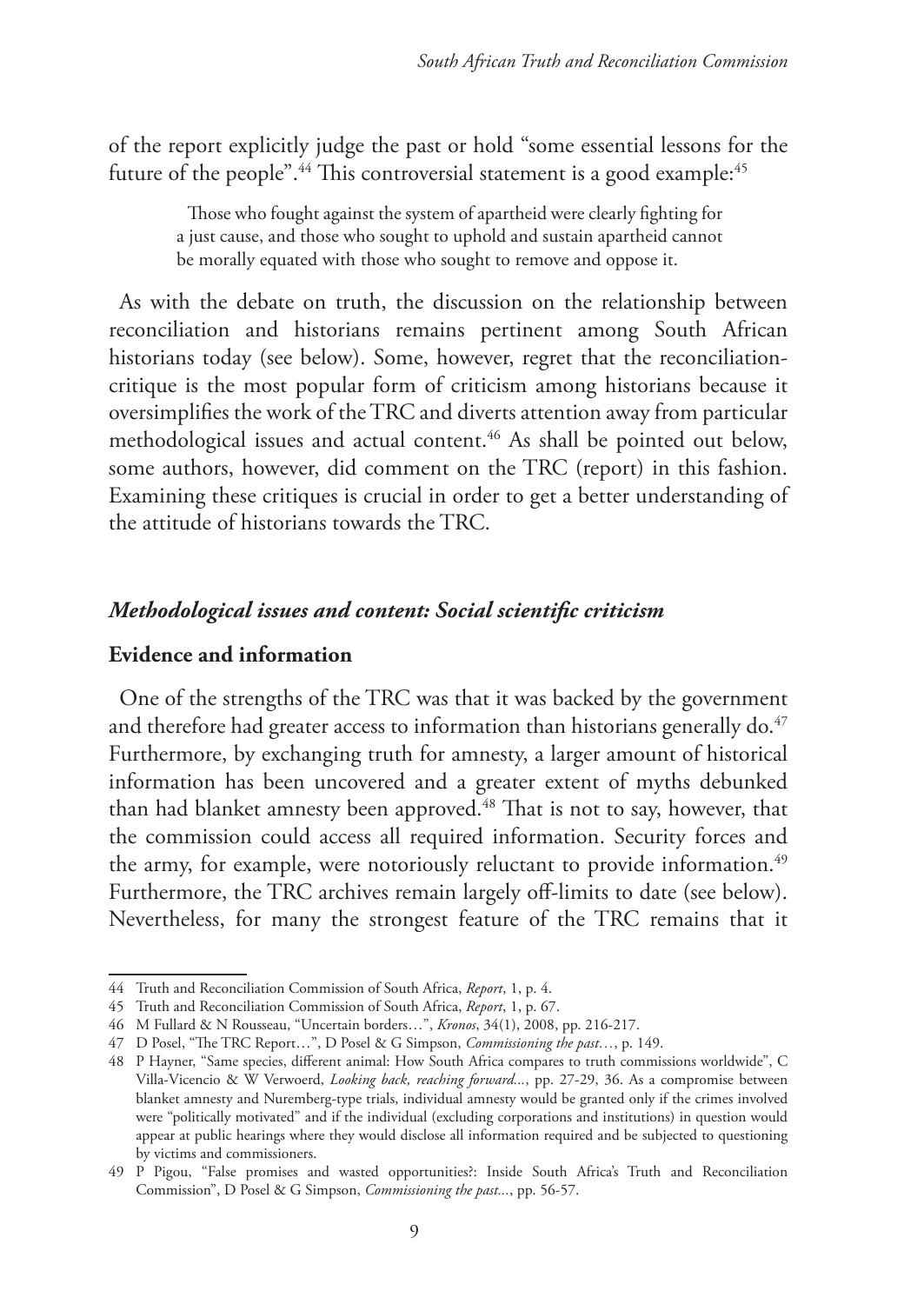prevented information from being forgotten and presented new information from a wide variety of sources.<sup>50</sup>

In that regard, historians recognize that the TRC also gathered a lot of oral testimonies. However, not all of the information gathered during the hearings is necessarily trustworthy. For example, the TRC could be criticized for using testimonies and personal memories as evidence. The evidence-debate was especially fierce when dealing with the political motive requirement for amnesty. South African law defines an offense political if "it is committed under the orders of, or in furtherance of the goals of, a well-established political organization".51 This means that in the end, someone can always be held accountable if they admit to have given the order. The TRC, however, often failed to get officials to admit to this act. For Grundlingh, this sort of evidence was poorly handled because historians were not given as prominent a role in the commission as lawyers and theologians. He argues that historians scrutinize testimonies to a greater extent than most professions, have a greater need for contextualization than those who wrote the report and are more reluctant to make the same kind of comparisons as the TRC.<sup>52</sup>

Indeed, "history writing" was considered by most within the commission as hampering "the need for accountability and digging up the truth".53 Villa-Vicencio states that it is precisely the absence of historians which enabled the creation of "a pluralistic public account, generated by diverse individuals telling their own stories".54 Paradoxically then, historians seem to have been cast aside because they are both not enough and too much concerned with digging up the truth. Perhaps this explains why, according to Cherry, "both the lawyers and the historians shuddered at some of the sections of the report written by the opposite camp".55 Indeed, lawyers deplored the lack of empirical research and scrutiny while handling the evidence, while the historians complained that complexity and nuance were often lost because of the focus on "fact-finding".56

<sup>50</sup> W Verwoerd, "Towards the recognition of our past injustices", C Villa-Vicencio & W Verwoerd, *Looking back, reaching forward...*, p. 164.

<sup>51</sup> R Slye, "Justice and amnesty", C Villa-Vicencio & W Verwoerd, *Looking back, reaching forward...*, p. 179.

<sup>52</sup> A Grundlingh, "Herhistorisering en herposisionering…", *Historia,* 46(2), 2001, p. 319.

<sup>53</sup> M Fullard & N Rousseau, "Uncertain borders…", *Kronos*, 34(1), 2008, p. 234.

<sup>54</sup> C Villa-Vicencio & W Verwoerd, "Constructing a report...", D Thomson & R Rotberg, *Truth versus justice...*, p. 289.

<sup>55</sup> J Cherry, J Daniel et.al, "Researching the 'truth'…", D Posel & G Simpson, *Commissioning the past…*  (Johannesburg, Witwatersrand University Press, 2002), p. 23.

<sup>56</sup> J Cherry, J Daniel et.al, "Researching the 'truth'…", D Posel & G Simpson, *Commissioning the past…*  (Johannesburg, Witwatersrand University Press, 2002)*,* p. 23.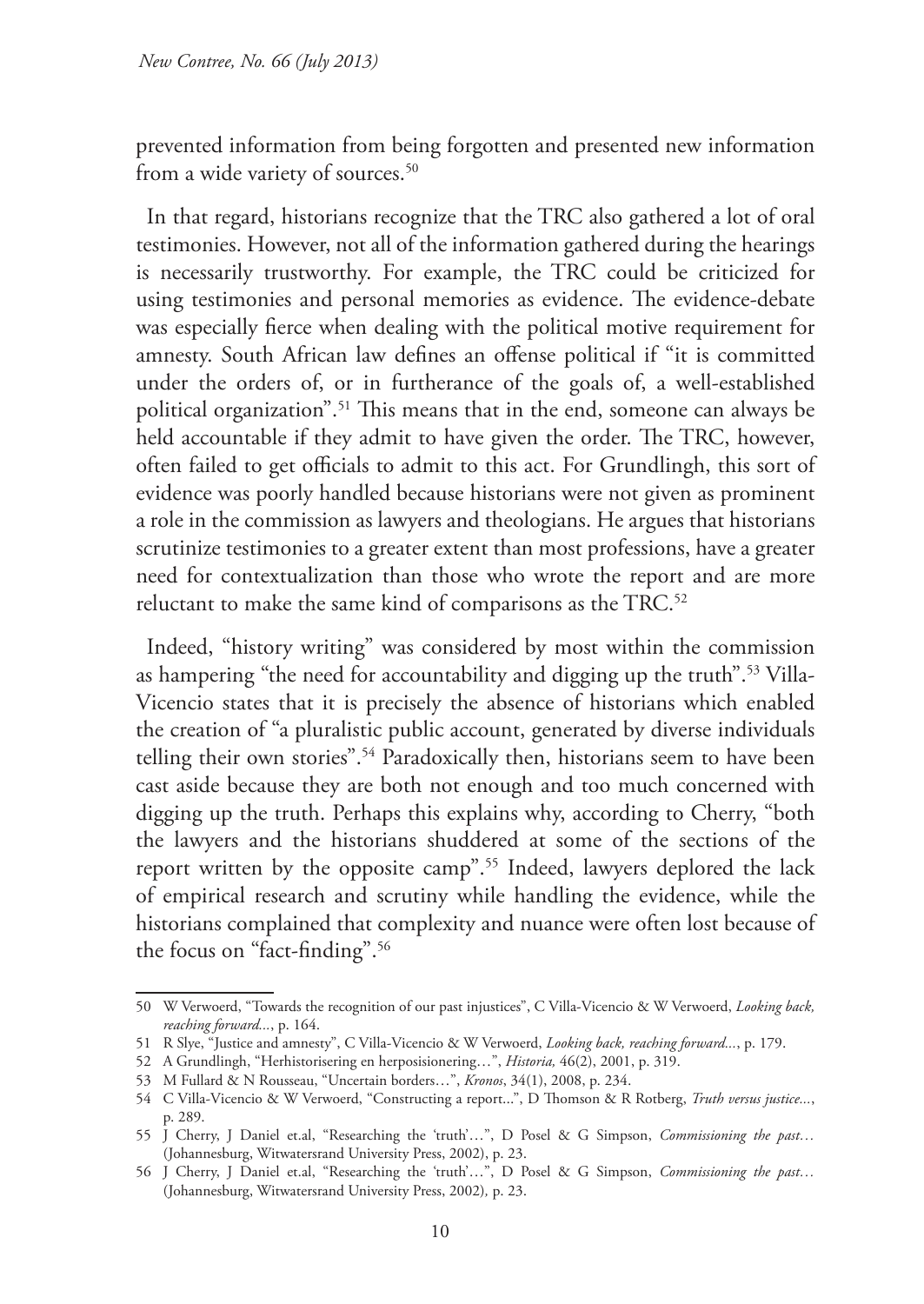## **Explaining the past: Causal analysis**

Besides gathering evidence, the TRC was also mandated to explain the "historical, systemic, institutional and personal causes and motives for gross violations of human rights".57 It has already been pointed out that there was never a clear formulation of about which the TRC was to write or how it was to do so. Consequently, the TRC never really adhered to one methodology. Indeed, Cherry notes that most researchers within the TRC used an "often inadequate" interdisciplinary approach, but that the debate on methodology never stopped.58 As Bundy points out, both the TRC and historians asked the same questions about truth, evidence, causality and explanation and it is therefore not surprising it considered historical approaches as well.<sup>59</sup> However, Posel notes that although historians might grapple with the same issues, they would not have to keep a complex mandate in mind.<sup>60</sup>

Maybe it was the ambiguous mandate which led some members of the Research Department to see it as their task to write a "revisionist history", giving voice to the previously voiceless.<sup>61</sup> According to Du Toit, however, radical historians considered socio-economic change to be more important than symbolic reconciliation and therefore had trouble fitting in to the TRC mentality:<sup>62</sup>

The radical model of historical scholarship… sought to harness the rigorous and critical study of the past to the ends of national liberation, human emancipation, and social justice. The TRC's dealing with past atrocities also had forward-looking functions, but these were concerned with the different objectives of post-conflict reconciliation and restorative justice. This made it difficult, if not impossible, for radical historians to participate in the TRC process itself.

The fact that radical historiography went into a crisis as the TRC was setting up (see below) did not help either and although there was never full clarity concerning methodology, "the dream of producing a radical new history

<sup>57</sup> C Villa-Vicencio, "Introduction. What a truth commission can and cannot achieve", C Villa-Vicencio & F Du Toit, *Truth and Reconciliation in South Africa: 10 years on* (Claremont, New Africa Books Ltd, 2007), p. 2.

<sup>58</sup> J Cherry, J Daniel et.al, "Researching the 'truth'…", D Posel & G Simpson, *Commissioning the past…*  (Johannesburg, Witwatersrand University Press, 2002), p. 24.

<sup>59</sup> C Bundy, "The beast of the past...", J Wilmot & L Van de Vijver, *After TRC...*, p. 10.

<sup>60</sup> Truth and Reconciliation Commission of South Africa, *Report*, 1, p. 153

<sup>61</sup> J Cherry, J Daniel et.al, "Researching the 'truth'…", D Posel & G Simpson, *Commissioning the past…*  (Johannesburg, Witwatersrand University Press, 2002), pp. 18-19.

<sup>62</sup> A Du Toit, "The owl of Minerva and the ironic fate of the progressive praxis of radical historiography in postapartheid South Africa", *History & Theory,* 49(2), 2010, p. 277.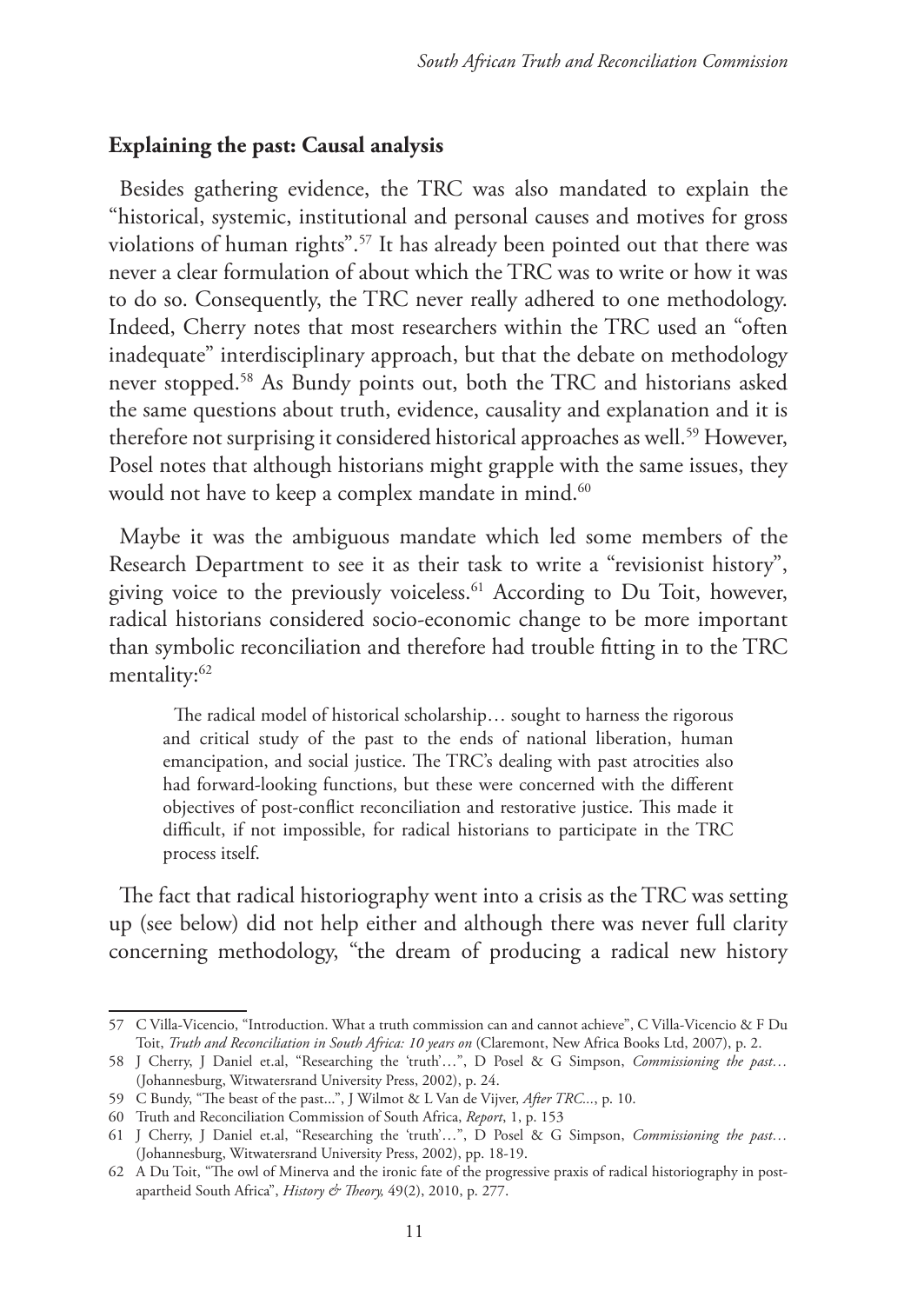[soon] began to falter" according to Cherry.<sup>63</sup> "Historical analysis" would be left to the reader and commissioners were told to stick to "empirical facts".<sup>64</sup> However, problems soon surfaced after some researchers "reluctantly" changed style. For example, researchers had trouble narrating events for which no TRC statements were at hand:<sup>65</sup>

The TRC was confronted by numerous and varied versions of the past, yet exactly how the TRC 'managed or crafted into a coherent form the different versions of the truth it uncovered' is left to conjecture… How and by whom were decisions taken about inclusion or exclusion of facts, analyses, etc?

This question proves remarkably difficult to answer. For example, the report maintains that the Research Department was to proceed along the "dialectical encounter between primary and secondary material".66 However, the use of secondary literature varied between the regional offices and this is reflected in their respective sections in the report.<sup>67</sup>

Some researchers complain that there was simply no time for content management to take place and that this explains the poor link between the several chapters. Indeed, Posel also noticed the "rather disconnected compilation of discrete chunks of information" and that the report lacks "an attempt to integrate and synthesize these into a unified analysis".68 By analytically dividing the different chapters, the report failed to produce a powerful historical explanation. In that regard, Bundy notes that the TRC oddly disassociates the specific cases in the chapters on apartheid from the motives and causes section, rendering the link between them unclear.<sup>69</sup> Lastly, Posel argues that while mentioning Max Weber's "ideal types" might have boosted the report's academic credence, the Weberian method was wrongfully applied because individual cases couldn't be explained with general inductions and vice versa.70 For some, all of this makes the report read like a largely descriptive account, underlining its emphasis on factual truth.

<sup>63</sup> J Cherry, J Daniel et.al, "Researching the 'truth'…", D Posel & G Simpson, *Commissioning the past…*, p. 19.

<sup>64</sup> J Cherry, J Daniel et.al, "Researching the 'truth'…", D Posel & G Simpson, *Commissioning the past…*, p. 20.

<sup>65</sup> K Mooney, N Nieftagodien et.al, "The TRC: Commissioning the past", *African Studies,* 58(2), 1999, p. 214.

<sup>66</sup> Truth and Reconciliation Commission of South Africa, *Report*, 1, pp. 376, 379.

<sup>67</sup> J Cherry, J Daniel et.al, "Researching the 'truth'…", D Posel & G Simpson, *Commissioning the past…*, p. 22.

<sup>68</sup> D Posel, "The TRC Report…", D Posel & G Simpson, *Commissioning the past…*, p. 160.

<sup>69</sup> C Bundy, "The beast of the past...", J Wilmot & L Van de Vijver, *After TRC...*, p. 14.

<sup>70</sup> D Posel, "The TRC Report…", D Posel & G Simpson, *Commissioning the past…*, p. 159.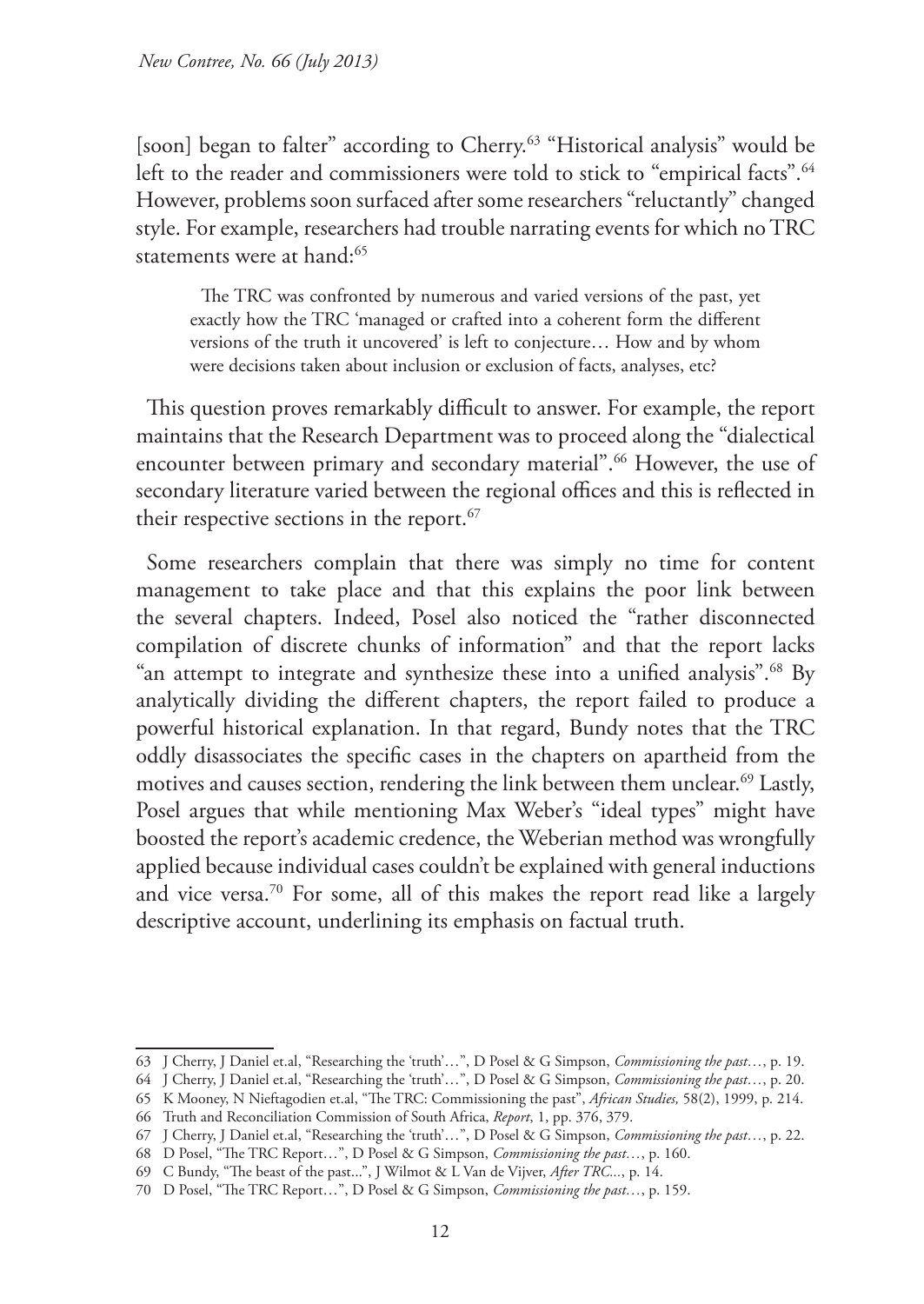# **Explaining the past: Inclusion and exclusion**

As a research endeavour, the TRC's explanation strategy implied that decisions were made as to what to include and exclude. The consequences of such choices can be illustrated in the way the report analysed apartheid. Although researching apartheid had never been officially mandated, people like Posel find it striking that the TRC report "sheds remarkably little light on apartheid".71 According to Bundy, the commission failed to make use of the extensive research and historiographical debate on apartheid and reduced its complexity to racism.72 Grundlingh concurs that analysing apartheid solely in terms of human rights abuses prevents researchers from moving beyond an "oppositional framework" of victim and perpetrator.73 The TRC also never addressed that apartheid is related to the history of racial discrimination dating back to early colonial times. While the report did claim that racism had been the motor of South African history, it failed to explain why.<sup>74</sup> Posel then wonders how South Africans are to transcend racism if the report fails to explain how it was produced and reproduced.<sup>75</sup>

Furthermore, Mahmood Mamdani criticizes the report for producing a "diminished truth" because it failed to point out that apartheid not only tried to keep itself alive but also actively dispossessed people of their livelihood.76 The issue of forced removals and everyday discrimination in general, for example, remained outside of the scope of the commission.<sup>77</sup> Although the TRC tried to address these topics by holding a series of institution-focused hearings dealing with the role of the church, press, business sector and so forth,

these did not meet expectations.78 All of this caused the TRC to focus only on a certain minority of victims (political activists) and perpetrators (stateagents) in certain parts of the country, causing others to slide into "social amnesia".79 Indeed, people in local communities felt that the TRC's focus on

<sup>71</sup> D Posel, "The TRC Report…", D Posel & G Simpson, *Commissioning the past…,* p. 163.

<sup>72</sup> C Bundy, "The beast of the past...", J Wilmot & L Van de Vijver, *After TRC...,* p. 17.

<sup>73</sup> A Grundlingh, "Herhistorisering en herposisionering…", *Historia,* 46(2), 2001, pp. 318, 319.

<sup>74</sup> D Posel, "The TRC Report…", D Posel & G Simpson, *Commissioning the past…*, p. 166.

<sup>75</sup> D Posel, "The TRC Report…", D Posel & G Simpson, *Commissioning the past…*, p. 168.

<sup>76</sup> M Mamdani, "A diminished truth", J Wilmot & L Van de Vijver, *After TRC: Reflections on truth and reconciliation in South Africa* (Athens, OH, Ohio University Press, 2001), p. 59.

<sup>77</sup> M Mamdani, "A diminished truth", J Wilmot & L Van de Vijver, *After TRC…*, pp. 59-61; M Fullard & N Rousseau, "Uncertain borders…", *Kronos*, 34(1), 2008, p. 217.

<sup>78</sup> P Hayner, "Same species, different animal...", C Villa-Vicencio & W Verwoerd, *Looking back, reaching forward...*, p. 38.

<sup>79</sup> M Mamdani, "A diminished truth", J Wilmot & L Van de Vijver, *After TRC…*, p. 59.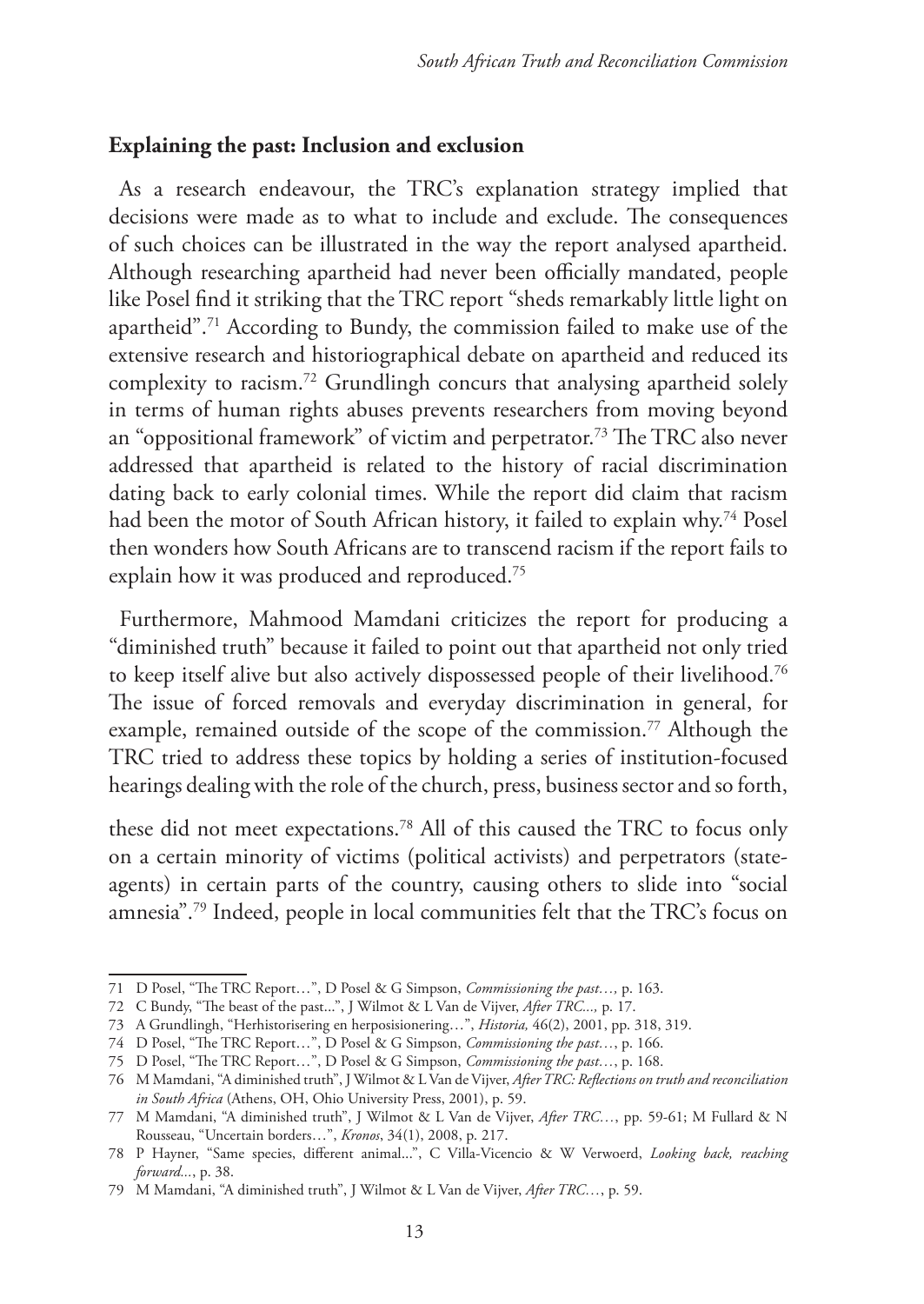generalizations impeded accounts for individual liability.<sup>80</sup> The gross human rights violations caused by the apartheid regime outside of South Africa are probably the biggest omission from the report in this regard.<sup>81</sup>

This shows how the TRC also (in)directly decided what was irrelevant. Indeed, facing the problem of relating the individual statements with the broader picture that the report tried to establish and vice versa, the TRC adopted an "interpretative grid" to codify testimonies.<sup>82</sup> According to Buur, the commission "retrospectively re-framed and re-ordered" testimonies by deconstructing them in terms which had to fit the larger scheme of nationbuilding.83 Annelies Verdoolaege also noticed that the TRC's "reconciliation discourse" was dominant in the recorded testimonies.<sup>84</sup> On an important note, this "interpretative grid" caused only some "representative samples" to be selected as human rights violations, leaving many cases unentitled to reparations.85 One might argue that if the socio-economic legacy of apartheid makes up one of the biggest challenges for South Africa today, the TRC's decision not to bother itself with these victims was its biggest flaw.<sup>86</sup> Indeed, some historians have joined the Commission on Restitution of Land Rights (CRLR) precisely to help those left out of the TRC report.<sup>87</sup>

## **The TRC and the philosophy of history**

## *The TRC between past, present and future*

Many note a general disinterest in the past and an obsession with the future in the new South Africa.<sup>88</sup> Some consider the TRC's imposition that the past

<sup>80</sup> H Van der Merwe, "National narrative versus local truths: The truth and reconciliation's engagement with Duduza", D Posel & G Simpson, *Commissioning the past...*, p. 214.

<sup>81</sup> J Cherry, J Daniel et.al, "Researching the 'truth'…", D Posel & G Simpson, *Commissioning the past…*, p. 32.

<sup>82</sup> L Buur, "Monumental historical memory: Managing truth in the everyday work of the South African Truth and Reconciliation Commission", D Posel & G Simpson, *Commissioning the past...*, pp. 76, 78.

<sup>83</sup> L Buur, "Monumental historical memory…", D Posel & G Simpson, *Commissioning the past…,* pp. 75-76, 80. 84 A Verdoolaege, "Representing apartheid trauma: The archive of the TRC victim hearings", S Gibson & S

Mollan, *Representations of peace and conflict* (Houndmills, Palgrave Macmillan, 2012), pp. 288, 297-304.

<sup>85</sup> L Buur, "Monumental historical memory…", D Posel & G Simpson, *Commissioning the past…*, pp. 78, 84.

<sup>86</sup> M Fullard & N Rousseau, "Uncertain borders…", *Kronos*, 34(1), 2008, p. 238.

<sup>87</sup> A Bohlin, "Claiming land and making memory: Engaging with the past in land restitution", H Stolten, *History making and present day politics, the meaning of collective memory in South Africa* (Uppsala, Nordiska Afrikainstitutet, 2007), pp. 114-115, 119.

<sup>88</sup> A Cobley, "Does social history have a future? The ending of apartheid and recent trends in South African historiography", *Journal Of Southern African Studies,* 27(3), 2001, p. 617.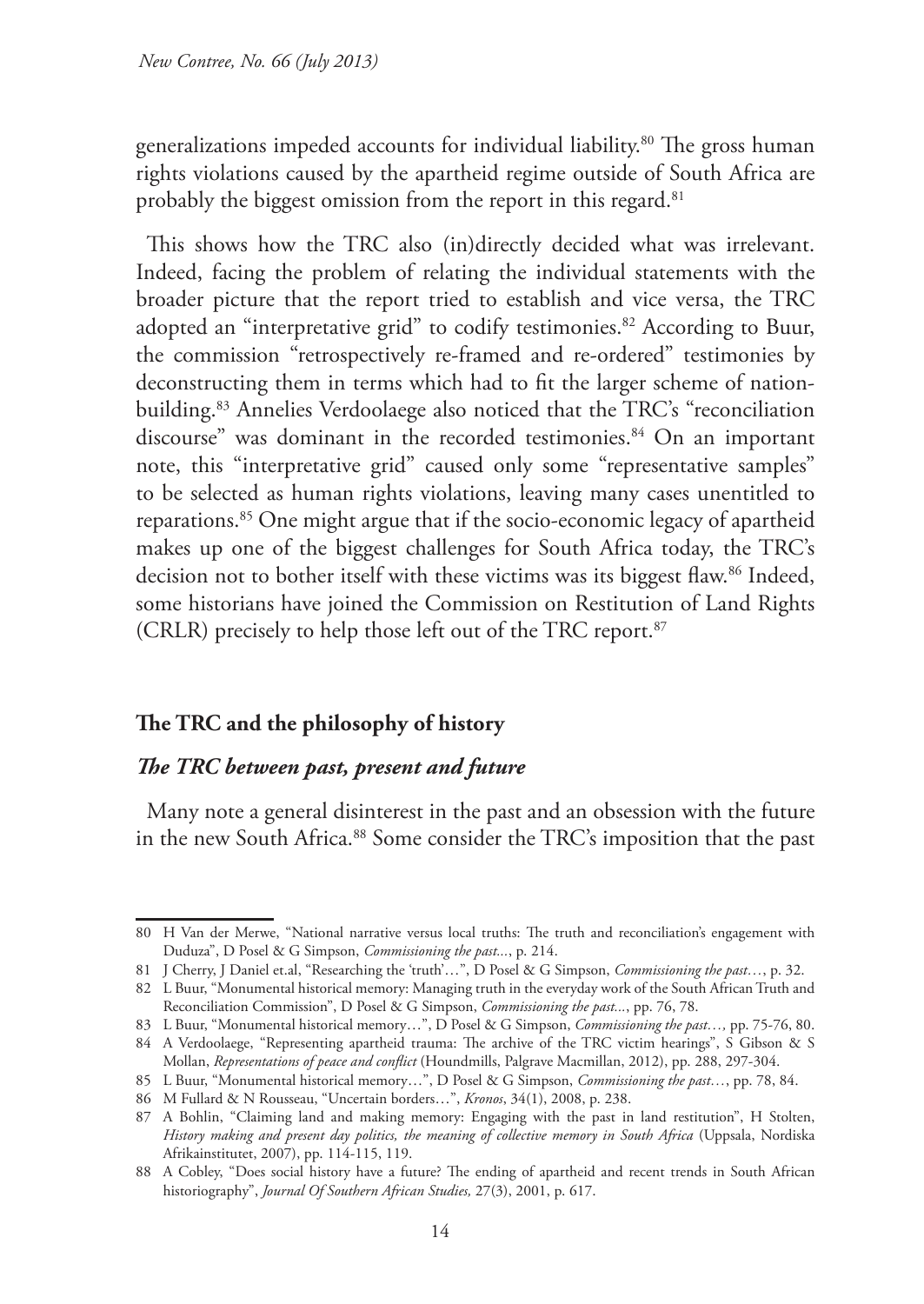should be forgiven as a main cause for this development.<sup>89</sup> Brent Harris, for example, argues that the TRC's objective was not to reinterpret or revisit the past, but to exhume and rebury it.<sup>90</sup> In the same spirit, Heidi Grunebaum-Ralph notes that as much as victims were urged to tell their stories, they were at the same time asked to forgive (and forget).<sup>91</sup> As TRC Commissioner Glenda Wildschut put it:<sup>92</sup>

[A]s Commissioners we had to navigate the difficult task of building a bridge between the past and the present, a link that fully acknowledged the harm that had occurred during the reign of apartheid, and the new society that embraced equality.

Many South Africans - especially those faced with the country's notorious socio-economic inequality - consider the idea of a post-apartheid present a bitter joke and find themselves standing at the other side of the bridge.<sup>93</sup> Grunebaum-Ralph also scrutinizes the idea of a temporal bridge:<sup>94</sup>

Where do the fault lines that separate the pasts from the invisible moments of the present lie? What historiographical and commemorative practices are located along these arbitrary punctuations of continuity?

According to David Thelen, there is a danger in authoritative institutions like the TRC which (in)directly proclaim that the past is over and that issues of accountability are settled.95 To be clear, the fact that the TRC stresses the need to break with apartheid is not the problem. The fact that it downplays apartheid's influence on the present is, however, problematic. In that regard, Berber Bevernage argues that the TRC promoted the notion of "irreversible historical time", emphasizing a clear break between past and present.<sup>96</sup> As

<sup>89</sup> K Asmal, "Foreword", S Jeppie, *Toward new histories for South Africa: On the place of the past in our present* (Menlo Park, Juta Gariep, 2004), x. C Bundy, "New nation, new history? Constructing the past in postapartheid South Africa", H Solten, *History making and present day politics, the meaning of collective memory in South Africa* (Uppsala, Nordiska Afrikainstitutet, 2007), p. 75.

<sup>90</sup> B Harris, "The archive, public history and the essential truth: The TRC reading the past", C Hamilton, V Harris et.al, *Refiguring the archive* (Dordrecht, Kluwer Academic Publishers, 2002), p. 162.

<sup>91</sup> H Grunebaum-Ralph, "Re-placing pasts, forgetting presents: Narrative, place, and memory in the time of the Truth and Reconciliation Commission," *Research In African Literatures,* 32(3), 2001, p. 199.

<sup>92</sup> G Wildschut, "Some lessons for education to be learned from the South African Truth and Reconciliation Commission", *Adult Education And Development*, 68 (2007) (available at http://www.iiz-dvv.de/index. php?article\_id=162&clang=1, as accessed on 18 June 2013).

<sup>93</sup> H Grunebaum-Ralph, "Re-placing pasts, forgetting presents…", *Research In African Literatures*, 32(3), 2001, p. 201.

<sup>94</sup> H Grunebaum-Ralph, "Re-placing pasts, forgetting presents…", *Research In African Literatures*, 32(3), 2001, p. 203.

<sup>95</sup> D Thelen, "How the Truth and Reconciliation Commission challenges the ways we use history", *South African Historical Journal*, 47(1), 2002, p. 168.

<sup>96</sup> B Bevernage, *History, memory, and state-sponsored violence* (New York, Routledge, 2012), p. 49.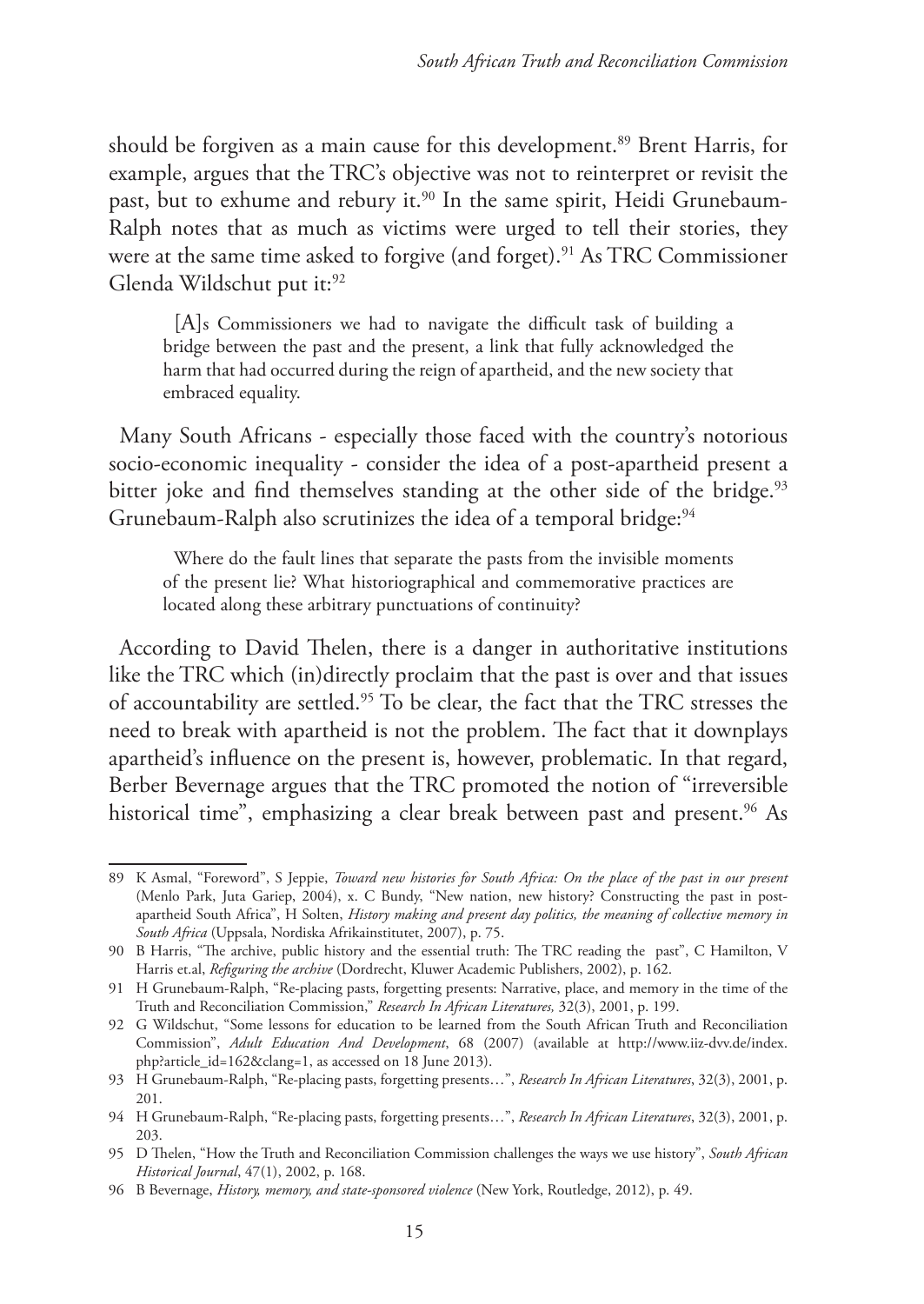a reaction, some emphasize the past to be still "in" the present. Bevernage's research focused on the Khulumani Support Group who opposes the notion of irreversible historical time and the lack of victim and community reparations.97 They maintain that the government failed to adequately address the "unfinished business" of the TRC and that only the victims can proclaim the past to be over.98 Another good illustration is the Western Cape Action Tour Project, an organization which attempts to show how some TRC statements are wrong and how it failed to address the direct causal link between apartheid and present-day socio-economic inequalities in townships around Cape Town.<sup>99</sup> These organizations illustrate how the TRC's temporal divide is not just a theoretical issue.

#### *The TRC and the past: Alternative interpretations*

The TRC is... part of how we think about and process history.<sup>100</sup>

Whereas some have argued that TRC caused a turning away from history, other scholars maintain that the commission precisely revived a public interest in history and brought discussions about evidence, truth, agency and apartheid into the public domain.101 Indeed, the TRC's intense media coverage enabled South Africans to reflect about their past on a daily basis, on a scale no historian could ever have achieved. These alternative uses of history, however, are often dismissed by historians according to Thelen. This is regretful for him because the TRC's focus on individual narratives rather than structural analysis (see above) can also be seen in a positive light. For Thelen then, individuals testifying for the commission wanted to "re-inhabit" the past and did not look for a historical explanation.<sup>102</sup> In the same spirit, Aletta Norval argues that victims wanted to re-experience past traumas through

<sup>97</sup> B Bevernage, *History, memory…*, p. 61.

<sup>98</sup> B Bevernage, *History, memory…*, p. 64.

<sup>99</sup> H Grunebaum-Ralph, "Re-placing pasts, forgetting presents…", *Research In African Literatures*, 32(3), 2001, p. 203.

<sup>100</sup> V Harris, R Ally et.al, "Archives," C Villa-Vicencio & F Du Toit, *Truth and reconciliation in South Africa: 10 years on* (Claremont, New Africa Books (Pty) Ltd, 2007), p. 66.

<sup>101</sup> J Du Pisani, "Ná die Waarheids- en Versoeningskommissie…", *Tydskrif Vir Geesteswetenskappe*, 47(1), 2007, p 2.

<sup>102</sup> D Thelen, "How the Truth and Reconciliation Commission…", *South African Historical Journal*, 47(1), 2002, p. 169.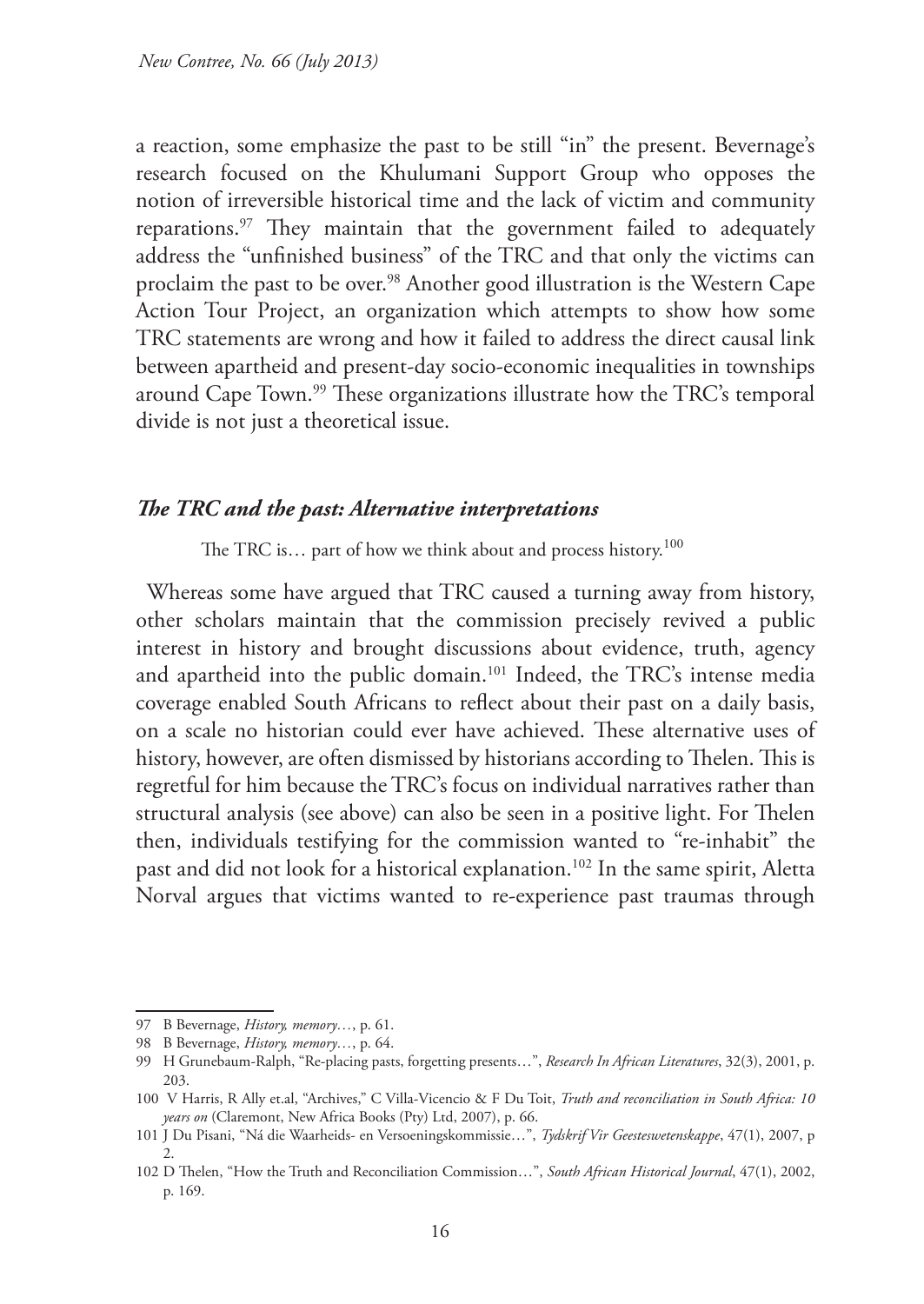"memory-work", thereby giving them the ability to re-interpret them in a different light.<sup>103</sup>

For Norval, remembering the past through memory-work is crucial to reconciliation and not opposed to it. Simply revealing what happened is not enough and memories need to be publicly recognized if South Africa wants to reconcile, even if that means accepting different versions of truths (see above $):$ <sup>104</sup>

The past is reworked so as to enable us to live in the present and construct a future… Change is brought about, not by appealing to 'reality', as if it existed unmediated, but by changing the very framing of that reality… To 'hear' the truth we have to be able to unlearn almost everything we think we 'know'.

South Africans were both mentally and physically separated during apartheid and the TRC can create "collective memories", enable "collective mourning" and shape the new national identity.<sup>105</sup> At the same time, a compromise needs to be found between dwelling too much on the past and getting enough closure. For example, the National Party refused to appear before the TRC on the grounds that if South Africans truly believed in reconciliation, they "shouldn't dwell on the past [and] let bygones be bygones".<sup>106</sup> According to Norval then, many key officials still need to engage in memory-work.

Although Norval maintains that the TRC "does not determine what it is that should be commemorated", one should also note that, according to Gary Baines, "if ordinary voices do not fit the dominant narrative, they are silenced and exit the space of public memory".107 The important effects of inclusion and exclusion have been mentioned before. So, although Thelen shows how the TRC "could lead us to use history more actively, more empathetically", this section has hopefully also pointed out that there are certain dangers in doing this.108 These pitfalls should be kept in mind when dealing with the legacy of the TRC in the next section.

<sup>103</sup> A Norval, "Truth and reconciliation: The birth of the present and the reworking of history", *Journal Of Southern African Studies,* 25(3), 1999, p. 500.

<sup>104</sup> A Norval "Truth and reconciliation…", *Journal Of Southern African Studies*, 25(3), 1999, p. 514.

<sup>105</sup> P Duvenage, "The politics of memory and forgetting after auschwitz and apartheid", *Philosophy & Social Criticism,* 25(3), 1999, pp. 11-12.

<sup>106</sup> A Norval, "Memory, identity and the (im)possibility of reconciliation: The work of the Truth and Reconciliation Commission in South Africa", *Constellations*, 5(2), 1998, p. 256-257.

<sup>107</sup> A Norval, "Memory, identity,…", *Constellations*, 5(2), 1998, p. 258; G Baines, "The politics of public history in post-apartheid South Africa", H Stolten, *History making and present day politics, the meaning of collective memory in South Africa* (Uppsala, Nordiska Afrikainstitutet, 2007), p. 181.

<sup>108</sup> D Thelen, "How the Truth and Reconciliation Commission…", *South African Historical Journal*, 47(1), 2002, p. 190.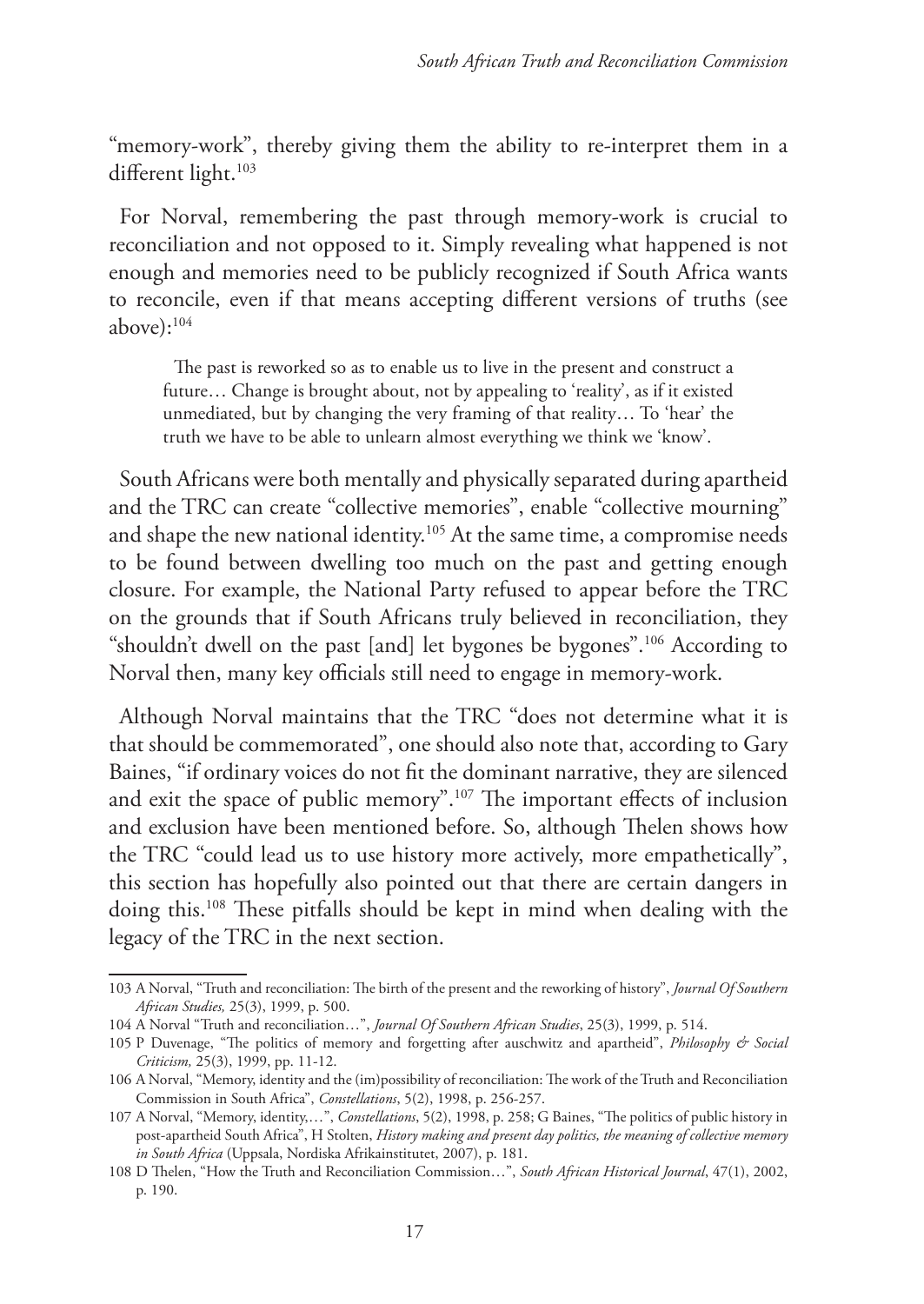## **The legacy of the TRC archives and final report: Closing the books on the past or new paths for research?**

#### *The TRC archives: The locked treasure chest*

The great contribution of the Commission may lie in the wealth of documentary material it will make available to future historians.<sup>109</sup> ~ Mary Burton (TRC Commissioner)

Considering the wealth of information it would provide, it is not surprising that there have been great expectations with regards to the TRC archive ever since its conception. Verne Harris, director of the South African History Archive (SAHA), notes that the TRC "engaged archive, rescued archive, created archive [and] refigured archive".110 At the same time, the TRC recognized that the destruction of documents after apartheid hampered its functioning more than anything else and that not all of their audit requests had been approved.<sup>111</sup> In that regard, most military and intelligence records continue to remain off limits.<sup>112</sup> Except for the records of the Reparations and Rehabilitations Committee and the victim database, the full TRC archive is housed at the National Archives in Pretoria, although it remains unprocessed and virtually inaccessible to the public.<sup>113</sup> Furthermore, certain documents remained in the hands of commissioners, the Ministry of Intelligence, the President's Fund and the Department of Justice.<sup>114</sup> Finally, recommendations to erect "centres of memory" and gather further information through oral history projects haven't been put into practice.<sup>115</sup>

The Department of Justice denied full access due to "safety reasons concerning the people involved" and because this would constitute a transgression of

<sup>109</sup> M Fullard & N Rousseau, "Uncertain borders…", *Kronos*, 34(1), 2008, p. 235.

<sup>110</sup> V Harris, R Ally et.al, "Archives," C Villa-Vicencio & F Du Toit, *Truth and reconciliation in South Africa...,* p. 53.

<sup>111</sup> C Bundy, "The beast of the past...", J Wilmot & L Van de Vijver, *After TRC...*, p. 16. Truth and Reconciliation Commission of South Africa, *Report*, 1, pp. 201-243. P Pigou, "Accessing the records of the Truth and Reconciliation Commission", K Allan, *Paper wars: Access to information in South Africa* (Johannesburg, Wits University Press, 2009), p. 35.

<sup>112</sup> V Harris, R Ally et.al, "Archives," C Villa-Vicencio & F Du Toit, *Truth and reconciliation in South Africa…*, p. 55.

<sup>113</sup> P Pigou, "Accessing the records...", K Allan, *Paper wars...*, p. 18. For an overview of TRC material currently (available at http://www.saha.org.za/collections/trc\_collections.htm, as accessed on 18 June 2013); The Department of Justice also put some document online (available at <http://www.justice.gov.za/trc/>, as accessed on 18 June 2013).

<sup>114</sup> V Harris, R Ally et.al, "Archives," C Villa-Vicencio & F Du Toit, *Truth and reconciliation in South Africa…,* p. 55; C Bundy, "The beast of the past...", J Wilmot & L Van de Vijver, *After TRC...*, p. 16.

<sup>115</sup> V Harris, R Ally et.al, "Archives," C Villa-Vicencio & F Du Toit, *Truth and reconciliation in South Africa…*, pp. 56-57.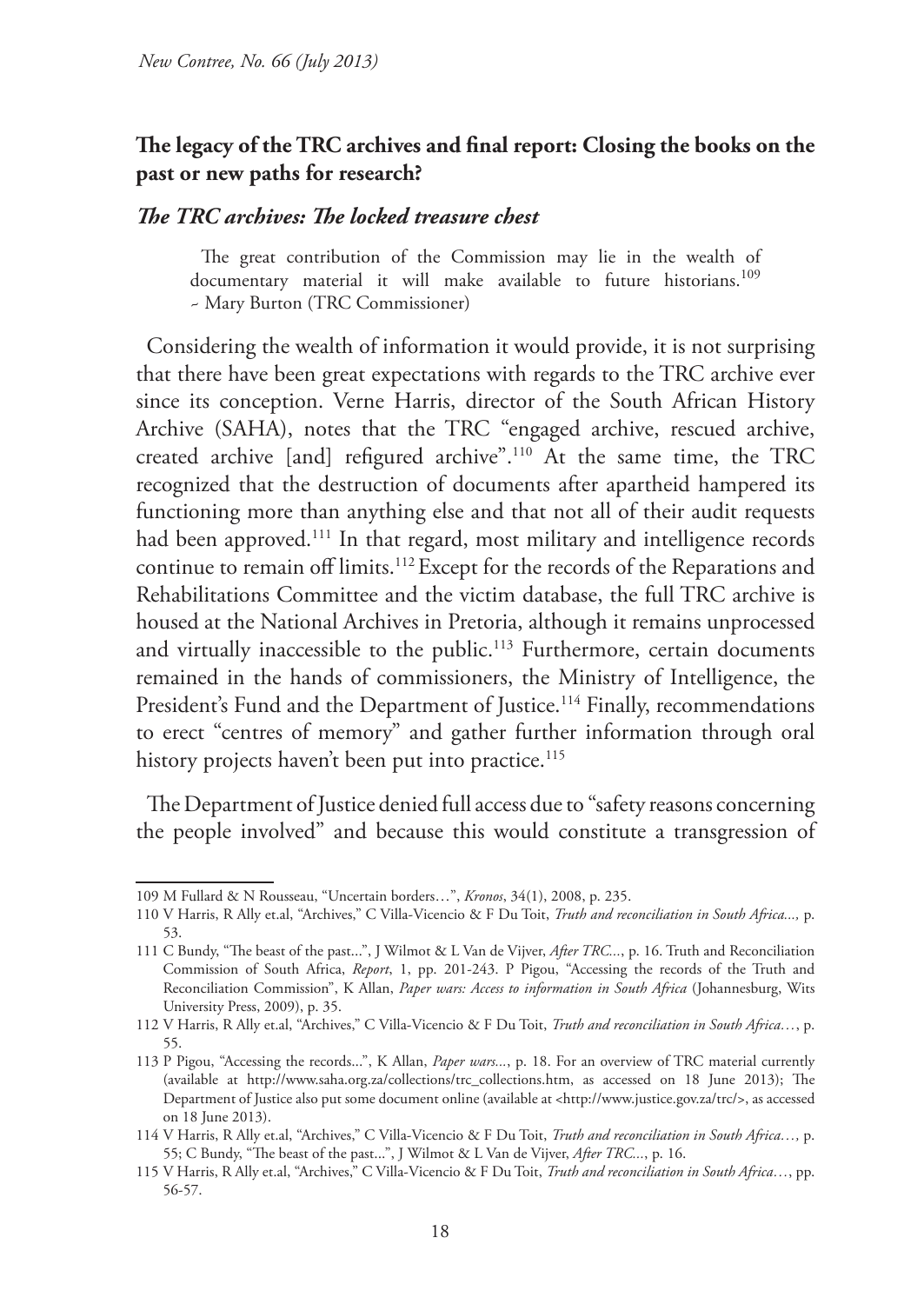privacy.116 In that regard, the TRC archive contains a list of informers and much information was given to the commission confidentially.<sup>117</sup> Although SAHA has been in contact with the designers of the victim database who explained to them methods of filtering individual information when accessing the databases of the TRC, the Department of Justice denied that this was possible.118 For Harris then, the troubles surrounding the archives stem from the TRC's implicit function as "an instrument of collective forgetting and reconciliation" rather than as a systematic historical inquiry into a contestable past.119 More specifically, Harris follows Jacques Derrida's fear that the TRC archives could cause people or events to be forgotten and leave the "official repository of memory".120 As Verdoolaege points out, being part of this "repository" is important:<sup>121</sup>

It is quite likely that the elements of the past that were excluded from the archive… would only in a very limited way be (re)read, (re)visited or (re) interpreted… Being part of the TRC archive was therefore directly linked to the significance attributed to a certain event, document or person in post-TRC South Africa.

Radim Hladík suggests that after an intense political transition, countries which focus on legal retaliation prioritize archival research more than those concentrating on reconciliation.122 On the other hand, others maintain that the archives were ignored precisely because reconciliation and the TRC were considered less important in the post-Mandela era according to them.123 Whatever the case, SAHA vows to keep fighting this bitter legacy of the TRC and demands the treasure chest to be unlocked.

<sup>116</sup> P Pigou, "Accessing the records...", K Allan, *Paper wars...*, p. 36.

<sup>117</sup> P Pigou, "Accessing the records...", K Allan, *Paper wars...*, pp. 32, 35.

<sup>118</sup> P Pigou, "Accessing the records...", K Allan, *Paper wars...*, p. 47.

<sup>119</sup> V Harris, R Ally et.al, "Archives," C Villa-Vicencio & F Du Toit, *Truth and reconciliation in South Africa…*, pp. 57-58.

<sup>120</sup> B Bevernage, *History, memory...,* p. 48; C Bundy, "The beast of the past...", J Wilmot & L Van de Vijver, *After TRC...*, p. 15.

<sup>121</sup> A Verdoolaege, "Representing apartheid trauma...", S Gibson & S Mollan, *Representations of peace and conflict*, p. 5.

<sup>122</sup> H Radim, "Between resentment and forgiveness: Public histories in the Czech and South African transitions", *Teorie V*ědy / Theory *Of Science,* 31(2), 2009, pp. 113-114.

<sup>123</sup> J Du Pisani, "Ná die Waarheids- en Versoeningskommissie…", *Tydskrif Vir Geesteswetenskappe*, 47(1), 2007, p. 6.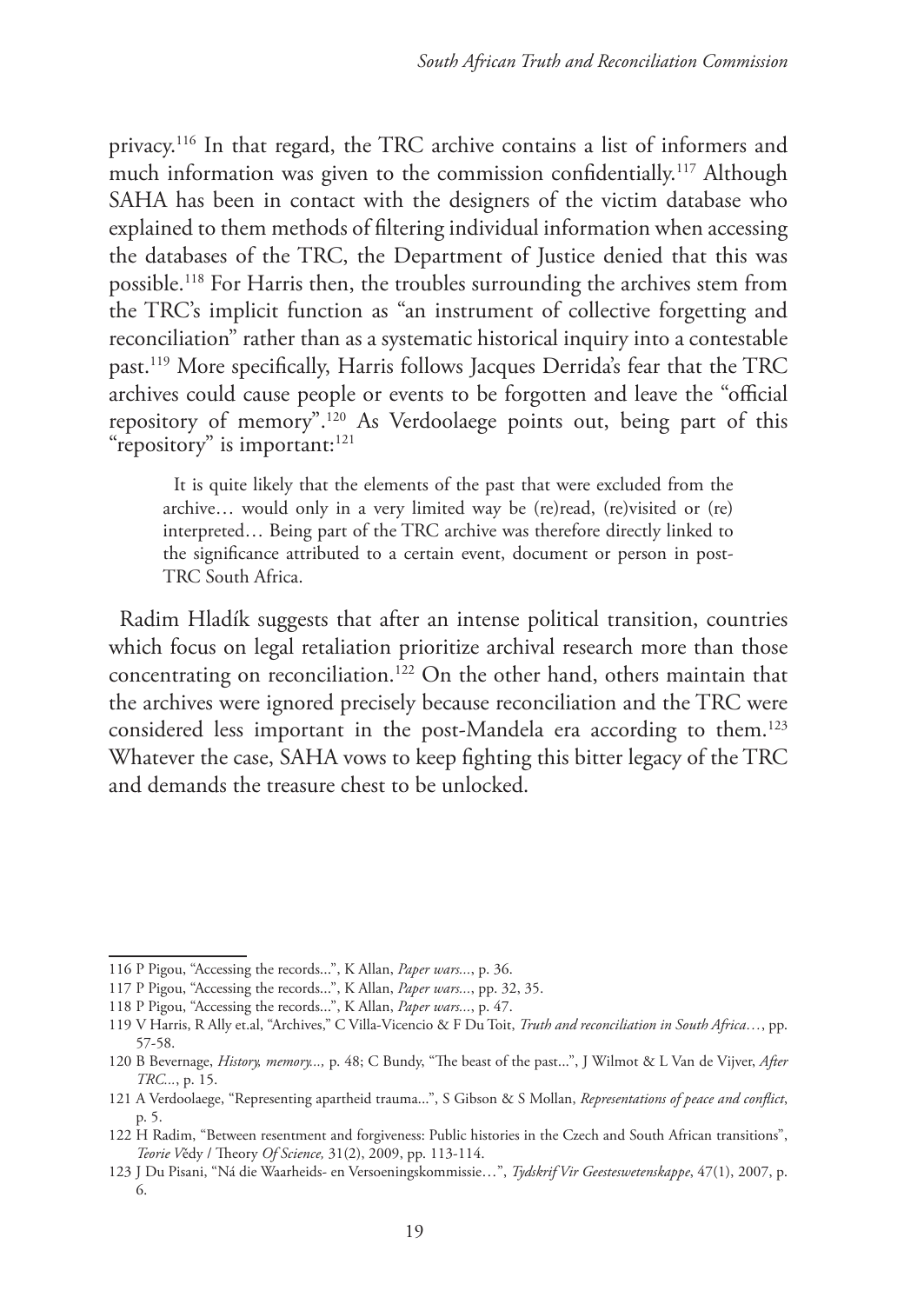# *A road map to those who wish to travel into our past;*<sup>124</sup> *the historical profession, historiography and South African society in the wake of the TRC*

## **The South African historiographical crisis, oral history and the TRC**

For Du Pisani, historians are driven by a moral imperative to give voice to victims and point out accountability.<sup>125</sup> The TRC then seems an obvious topic for (South African) historians wanting to examine issues it did not address or contest the information from the report, even though the inaccessibility of the archives makes this somewhat difficult. However, in numerous interviews with South African historians in 2004, the TRC was mentioned only (i.e. critiqued) sparingly.126 This turning away from the TRC and from history should be seen in light of the decline of the discipline of history since the end of apartheid.<sup>127</sup>

This decline is surprising considering that, especially from the 1970s, South African radical historiography had been praised internationally because it recorded subaltern voices and explicitly challenged the apartheid narrative of the past.128 Indeed, one might have expected this branch of politically motivated historiography to flourish as it did in other transitional societies in Africa.<sup>129</sup> It seems, however, that once the struggle was over, radical historians were at an ironic paradigmatic loss because the praxis linked to their discipline had lost its purpose.<sup>130</sup> Radical social history was unwelcome in a country now focusing on nation-building and history in general was seen as a dispensable luxury in the context of neoliberal Outcome-Based Education policies.<sup>131</sup> Lastly, the arrival of postmodern criticism in South Africa during the 1990s

<sup>124</sup> Truth and Reconciliation Commission of South Africa, *Report*, 1, p. 2.

<sup>125</sup> J Du Pisani, "Ná die Waarheids- en Versoeningskommissie…", *Tydskrif Vir Geesteswetenskappe*, 47(1), 2007, p. 7.

<sup>126</sup> C Saunders & C Kros, "Conversations with historians", *South African Historical Journal,* 51(1), 2004, pp. 1-23.

<sup>127</sup> J Bam, "The South African History Project", S Jeppie, *Toward new histories for South Africa: On the place of the past in our present* (Menlo Park, Juta Gariep, 2004), p. 168.

<sup>128</sup> H Stolten, "History in the new South Africa: An introduction", H Stolten, *History making and present day politics, the meaning of collective memory in South Africa* (Uppsala, Nordiska Afrikainstitutet, 2007), p. 47; M Legassick & G Minkley, "Current trends in the production of South African history", *Alternation,* 5(1), 1998, p. 104.

<sup>129</sup> C Saunders, "Four decades of South African academic historical writing: A personal perspective", H Stolten, *History making and present day politics, the meaning of collective memory in South Africa* (Uppsala, Nordiska Afrikainstitutet, 2007), p. 286.

<sup>130</sup> C Bundy, "New nation, new history…", H Solten, *History making and present day politics…*, p. 76; A Du Toit, "The owl of Minerva…", *History & Theory*, 49(2), 2010, p. 272.

<sup>131</sup> C Kros, "Telling lies and hoping to forget all about history", *South African Historical Journal,* 42(1), 2000, pp. 69-88.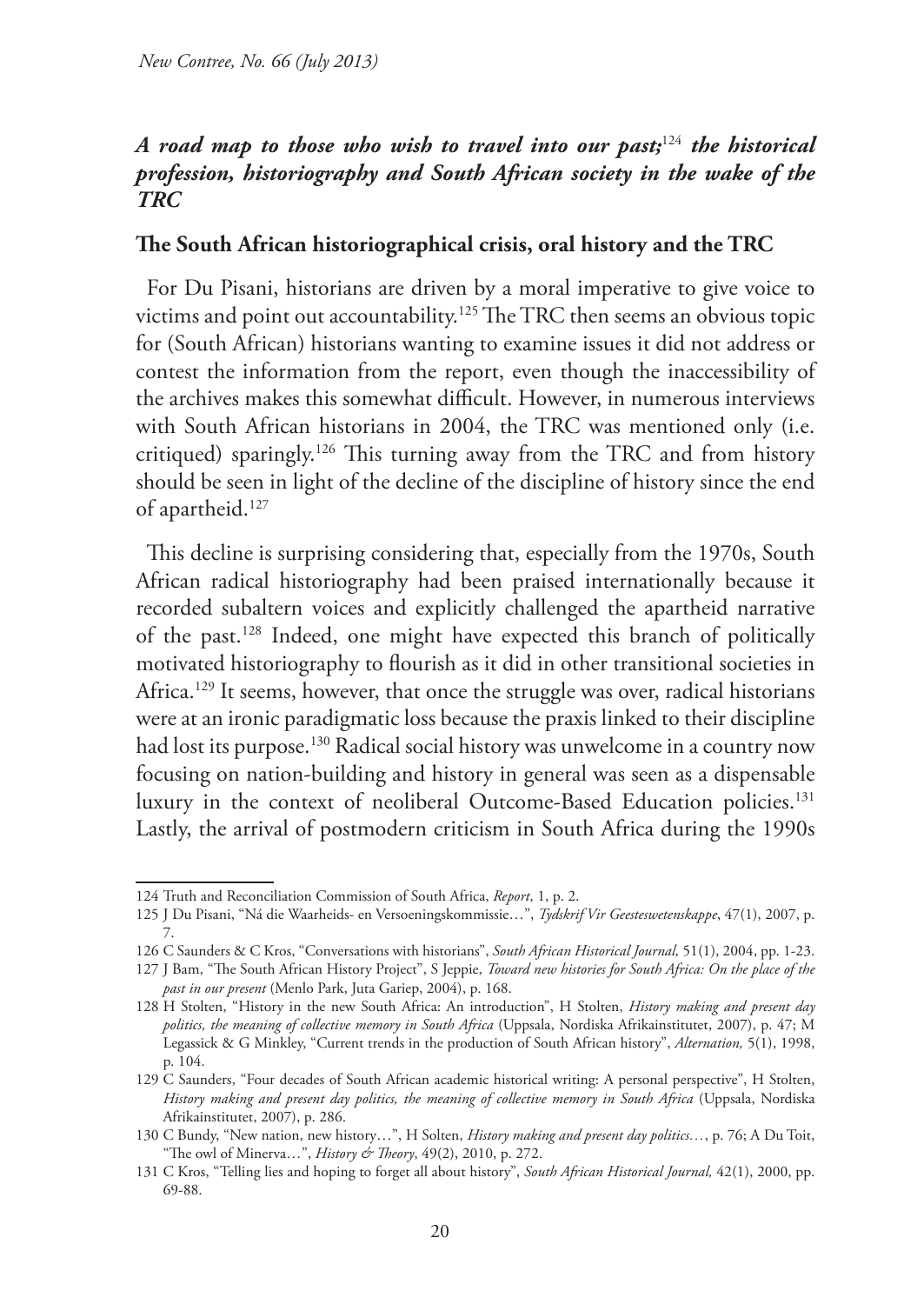also contributed to the decline of history's popularity.132

While some historians were glad that history and politics could become less interconnected and that the "over-emphasis on struggle history" could be replaced with new postmodern themes, the end of apartheid did not mean the end of a practical dimension in historiography.133 Historians fearing to get chased into the ivory tower have hinted at the unexplored legacy of the TRC. In that regard, Sarah Dryden-Peterson and Rob Siebörger would dispute the decline of radical historiography and notice a "new and growing dimension of oral history in South Africa that gained momentum with the TRC".134 Indeed, the commission's legacy has been used by some precisely in order to revive subaltern and oral history because it used personal testimonies to fill official and documentary black holes of the past in the same way.135

A good example is oral historian Sean Field, who argues for the expansion of his discipline because its audio-visual character makes it ideal in furthering the mission of the TRC.136 Somewhat paradoxically however, oral history became more popular after apartheid while also receiving less funding.137 According to Field, the TRC is in a way both the cause and the solution of this paradox. Unintentionally it caused (oral) history to be deemed less necessary because the TRC "had already done all the work".138 If its mandate of establishing truth and reconciliation is interpreted as a long-term mission, however, then oral history projects should get more funding because they actively record victims' voices (other than those recorded by the TRC): "Who will have the skills, funding and courage to bear witness after the TRC has fulfilled its legislative responsibilities?"139

<sup>132</sup> T Nuttall & J Wright, "Probing the predicaments of academic history in contemporary South Africa", *South African Historical Journal,* 42(1), 2000, p. 35; L Witz, "Contested histories at the end/s of apartheid", B Zwede, *Society, State, and Identity in African History* (Addis Ababa, Forum for Social Studies, 2008), p. 421.

<sup>133</sup> T Nuttall & J Wright, "Exploring beyond history with a capital 'H'", *Current Writing,* 10(2), 1998, pp. 56-57.

<sup>134</sup> S Dryden-Peterson & R Siebörger, "Teachers as memory makers", *International Journal Of Educational Development*, 26(4), 2006, pp. 395-396.

<sup>135</sup> G Verbeeck, "Verzoening door herinnering? Historische cultuur in Zuid-Afrika", *Nieuwste Tijd* 3(1), 2001, p. 66. G Minkley & C Rassool, "Orality, memory and social history in South Africa", S Nuttall & C Coetzee, *Negotiating the past: The making of memory in South Africa* (Oxford, Oxford University Press, 1998), p. 90.

<sup>136</sup> S Field, "Memory, the TRC and the significance of oral history…" (Paper, Conference: The TRC: Commissioning the past, Johannesburg, 1999), p. 13.

<sup>137</sup> S Field, "Memory, the TRC and the significance of oral history…" (Paper, Conference: The TRC: Commissioning the past, Johannesburg, 1999), pp. 2, 10.

<sup>138</sup> S Field, "Memory, the TRC and the significance of oral history…" (Paper, Conference: The TRC: Commissioning the past, Johannesburg, 1999), p. 7.

<sup>139</sup> S Field, "Memory, the TRC and the significance of oral history…" (Paper, Conference: The TRC: Commissioning the past, Johannesburg, 1999), pp. 2, 8, 11.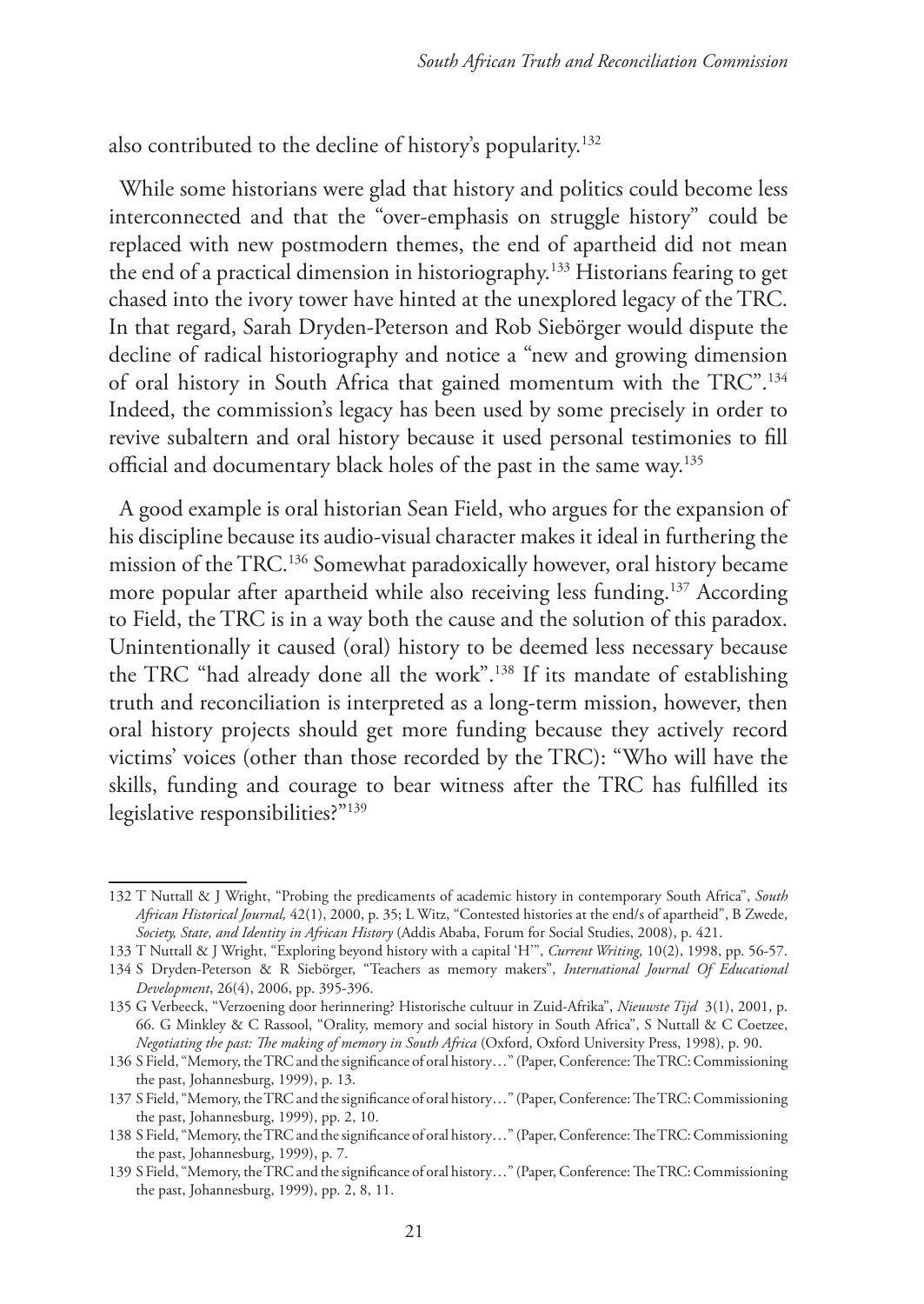#### **Public history, reconciliation and revisionism**

It is clear that Field sees an opportunity to reinvigorate the praxis in historiography by engaging the TRC's legacy. Field therefore probably joined Alan Cobley in contemplating the future of the history discipline in the new South Africa:140

[Do] the changing times, when the political talk [is] of reconciliation and healing, mean that the swords of struggle history should be beaten into the apparently more socially responsible and constructive plowshares of 'public history'?

It has been pointed out that "struggle history" indeed lost much of its former prestige and Martin Legassick claims that "if there has been any "break" in the production of history since 1994, it has been in the public sphere".<sup>141</sup> Similarly, Tim Nuttall and John Wright argue that history departments have lost their largely-enjoyed monopoly on the production of historical knowledge since the 1980s and that the TRC is a case in point.<sup>142</sup> In that regard, the TRC actively supported heritage studies and the preservation and erection of historical sites commemorating the liberation struggle.<sup>143</sup> At the time, museums and other heritage projects were popping up all over the country and research shows that history departments succeeded in attracting students with programs in heritage-studies in recent years.<sup>144</sup> Some joined this "new and exciting field" on the grounds that it could produce valuable historical knowledge, but others felt uncomfortable because of the lack of interpretation and its link with tourism and reconciliation.<sup>145</sup>

Heritage projects were indeed also sponsored by both the government and the TRC because they could contribute to the nation-building effort.<sup>146</sup> According Bundy, nation-building greatly influenced the historiographical output in South Africa.147 In that regard, the 1990s saw the rise of South African multicultural history which focused less on conflicts and more on

<sup>140</sup> A Cobley, "Does social history have a future...", *Journal Of Southern African Studies*, 27(3), 2001, p. 618.

<sup>141</sup> M Legassick & G Minkley, "Current trends…", *Alternation*, 5(1), 1998, p. 121.

<sup>142</sup> T Nuttall & J Wright, "Exploring beyond history...", *Current Writing*, 10(2), 1998, p. 41.

<sup>143</sup> M Legassick & G Minkley, "Current trends...", *Alternation*, 5(1), 1998, p. 104.

<sup>144</sup> H Stolten, "History in the new South Africa...", H Stolten, *History making and present day politics*..., p. 6; C Saunders, "The transformation of heritage in the new South Africa", H Stolten, *History making and present day politics...*, p. 191.

<sup>145</sup> C Saunders, "The transformation of heritage…", H Stolten, *History making and present day politics...*, pp. 183, 184.

<sup>146</sup> T Nuttall & J Wright, "Probing the predicaments…", *South African Historical Journal*, 42(1), 2000, pp. 47-48.

<sup>147</sup> C Bundy, "New nation, new history…", H Solten, *History making and present day politics…*, pp. 80, 87-89.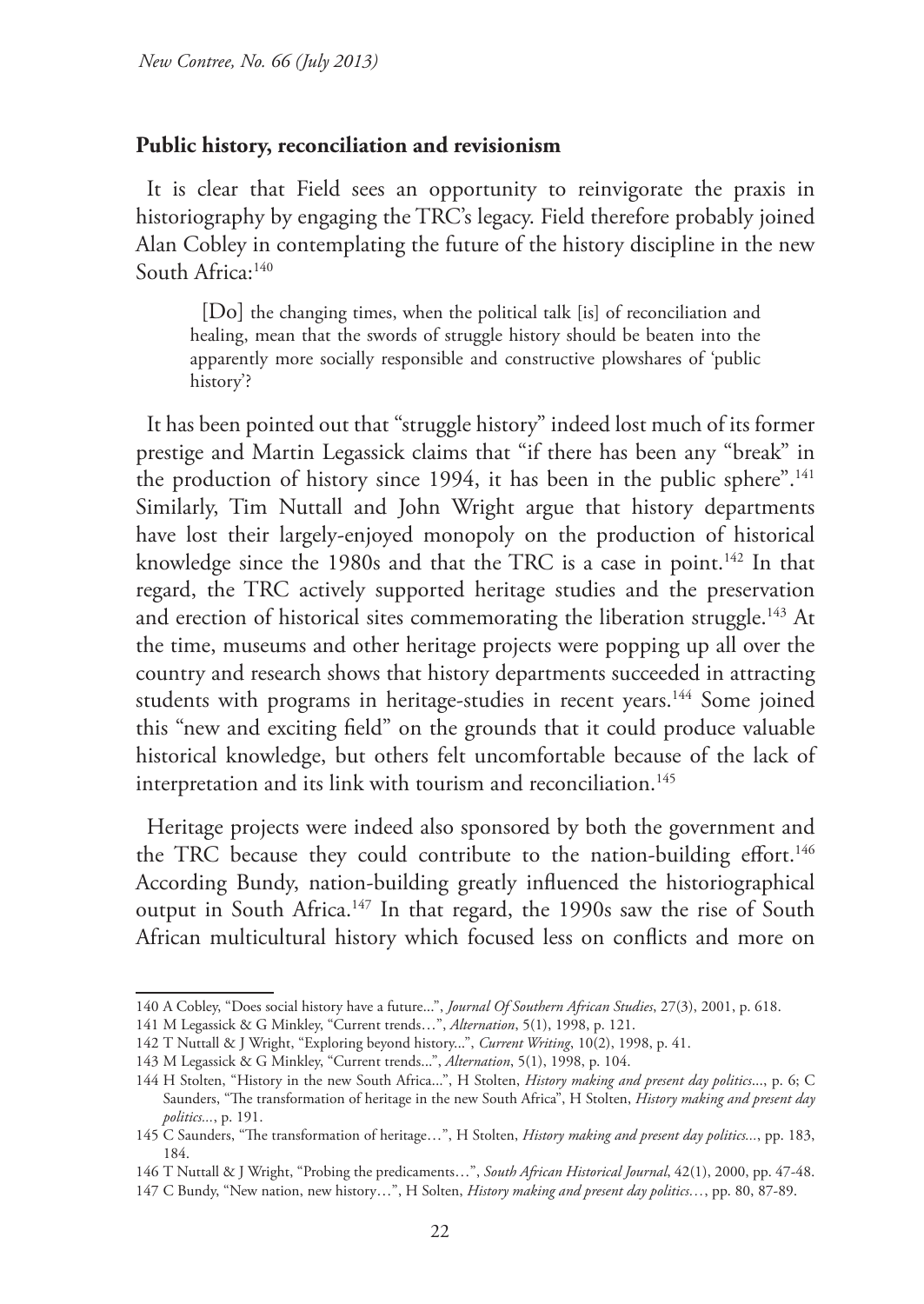shared experiences.<sup>148</sup> More attention was also given towards minorities and often neglected historical subjects such as immigrants and women.<sup>149</sup> A controversial case is Afrikaner historiography. Although nationalistic historiography was starting to decline already in the 1970s, the TRC's unveiling of the apartheid government's cruelty dealt a virtual death blow to the paradigm. Du Pisani notes, however, that precisely because the TRC helped shatter the nationalistic paradigm, a new history of the Afrikaners can be written.150 This is not unimportant seeing as Afrikaners make up the majority of the South African history departments.

For many historians, however, the crucial question remains if historical narratives explicitly aimed at reconciliation can be written without violating professional standards. For example, it might be troubling for some that the TRC strongly recommended that its work and findings be included in the history curriculum.151 There are historians like Norman Estherington who have argued that they have successfully implemented the ideals of truth and reconciliation in their historical research without compromising methodological or epistemological values and that a history in the spirit of the TRC is ideal for the new democracy.<sup>152</sup> In that regard, Elazar Barkan notes that historians simply must come to accept that their discipline actively contributes to the making of historical identity and that a rigid divide between academics and politics is naïve.153 Christopher Saunders, on the other hand, notes that reconciliation shouldn't be the goal of historical writing (although it is a welcome side effect) because it leads to the distortion of reality, perhaps even an abuse of history.<sup>154</sup> For Wright and Nuttall, "reconciliation history" is simply unattainable for historians because they find mostly histories of conflict in the archives.155

<sup>148</sup> G Verbeeck, "A new past for a new nation? Historiography and politics in South Africa: A comparative approach", *Historia: The Journal of the Historical Association of South Africa,* 45(2), 2000, p. 399.

<sup>149</sup> G Verbeeck, "A new past for a new nation…", *Historia: The Journal of the Historical Association of South Africa*, 45(2), 2000, p. 400.

<sup>150</sup> J Du Pisani, "Ná die Waarheids- en Versoeningskommissie…", *Tydskrif Vir Geesteswetenskappe*, 47(1), 2007, p. 8.

<sup>151</sup> G Wildschut, "Some lessons for education…", *Adult Education and Development*, 68 (2007) (available at http:// www.iiz-dvv.de/index.php?article\_id=162&clang=1, as accessed on 18 June 2013).

<sup>152</sup> C Bundy, "New nation, new history…", H Solten, *History making and present day politics…*, p. 92.

<sup>153</sup> E Barkan, "Introduction: Historians and historical reconciliation", *The American Historical Review,* 114(4), 2009, p. 907.

<sup>154</sup> C Saunders, "Four decades…", H Stolten, *History making and present day politics*…, p. 287.

<sup>155</sup> T Nuttall & J Wright, "Probing the predicaments…", *South African Historical Journal*, 42(1), 2000, p. 31.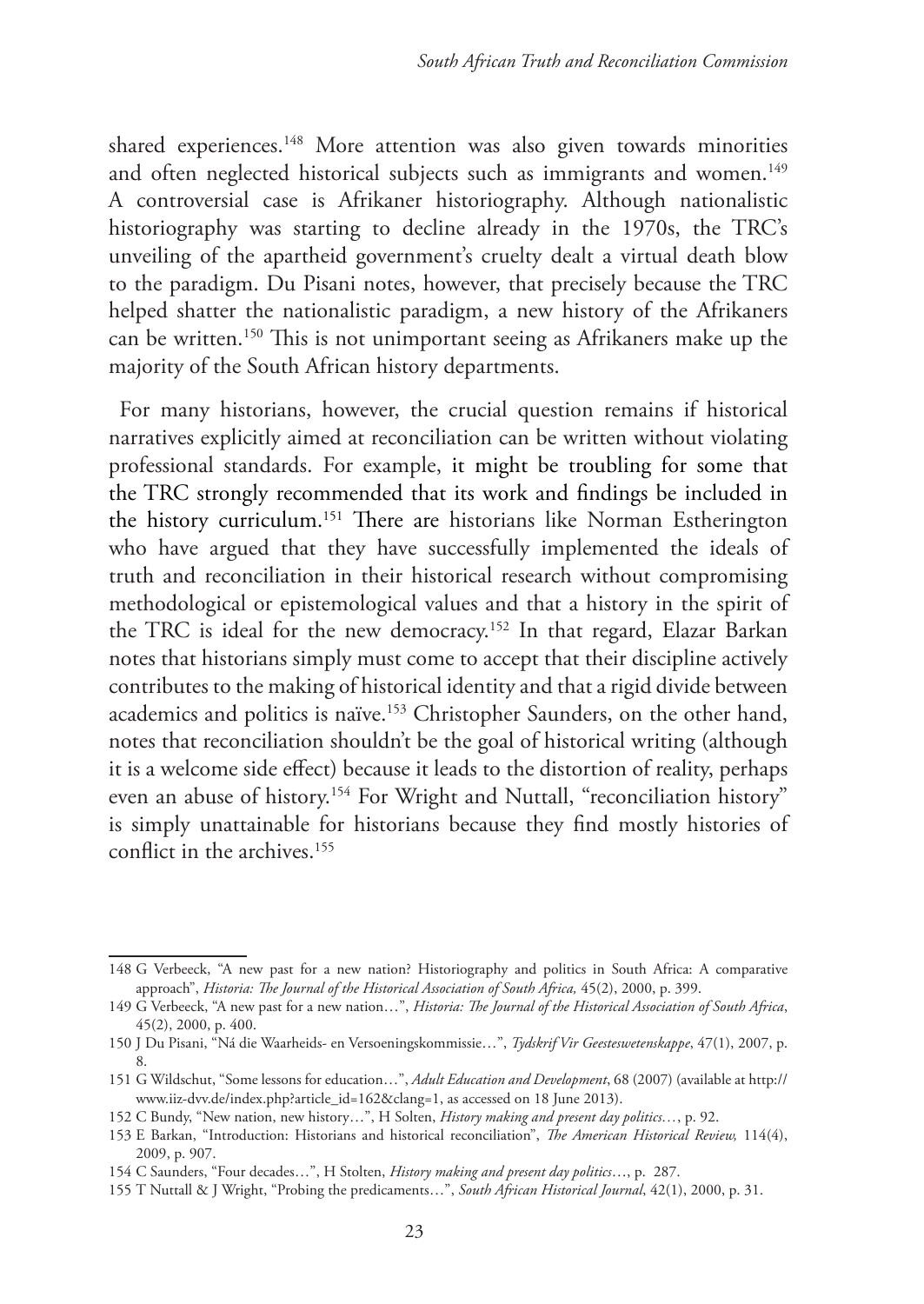Indeed, some point to the risk of an anachronistic interpretation of the past (and the future) as being relatively without conflict.<sup>156</sup> In that regard, Merle Lipton argues that even if the truth about the role of business during apartheid would open up freshly reconciled animosities, academics have a duty to uncover the truth, especially if it involves socio-economic injustices and reparation payments in the present day.157 According to Posel, the institutional hearings of the TRC on the role of business had little impact on historians.<sup>158</sup> Lipton, however, argues differently and maintains that it had the positive effect of reinvigorating historical research on the involvement of businesses during apartheid.159 The goal here is not to give an extensive overview of this debate, but to point out that in any case one can say for certain that the relationship between reconciliation and (public) history still triggers intense debate and that the TRC's legacy is directly significant in this discussion.

#### **Conclusion**

Seeing as historians were virtually absent in the commission, this article set out to examine the relationship between history, historians and the South African Truth and Reconciliation Commission (TRC). While the TRC never proclaimed to be writing (academic) history, its report shares many characteristics with a historical narrative and the first section showed how historians and other social scientists did not refrain from approaching it as such. When it comes to issues of epistemology and ethics, the TRC's ambiguous handling of both subjective and objective notions of historical truth and its moral reading of history seems to have caused disapproval. At the same time, others praise the TRC for embracing the heterogeneity of historical understanding and hold that learning lessons from the past is desirable. Historians focusing on the TRC's methodology and content have pointed out that while it tried to advance different perspectives on the past, it also (in)directly excluded certain important topics and may have poorly handled some evidence. Furthermore, the report's poor causal analysis left

<sup>156</sup> G Verbeeck, "A new past for a new nation…", *Historia: The Journal Of The Historical Association Of South Africa*, 45(2), 2000, p. 405.

<sup>157</sup> M Lipton, "The role of business under apartheid: Revisiting the debate", H Stolten, *History making and present day politics...*, p. 295.

<sup>158</sup> D Posel, "The TRC Report…", D Posel & G Simpson, *Commissioning the past…*, p.166.

<sup>159</sup> M Lipton, "The role of business under apartheid…", H Stolten, *History making and present day politics…,* pp. 294-295.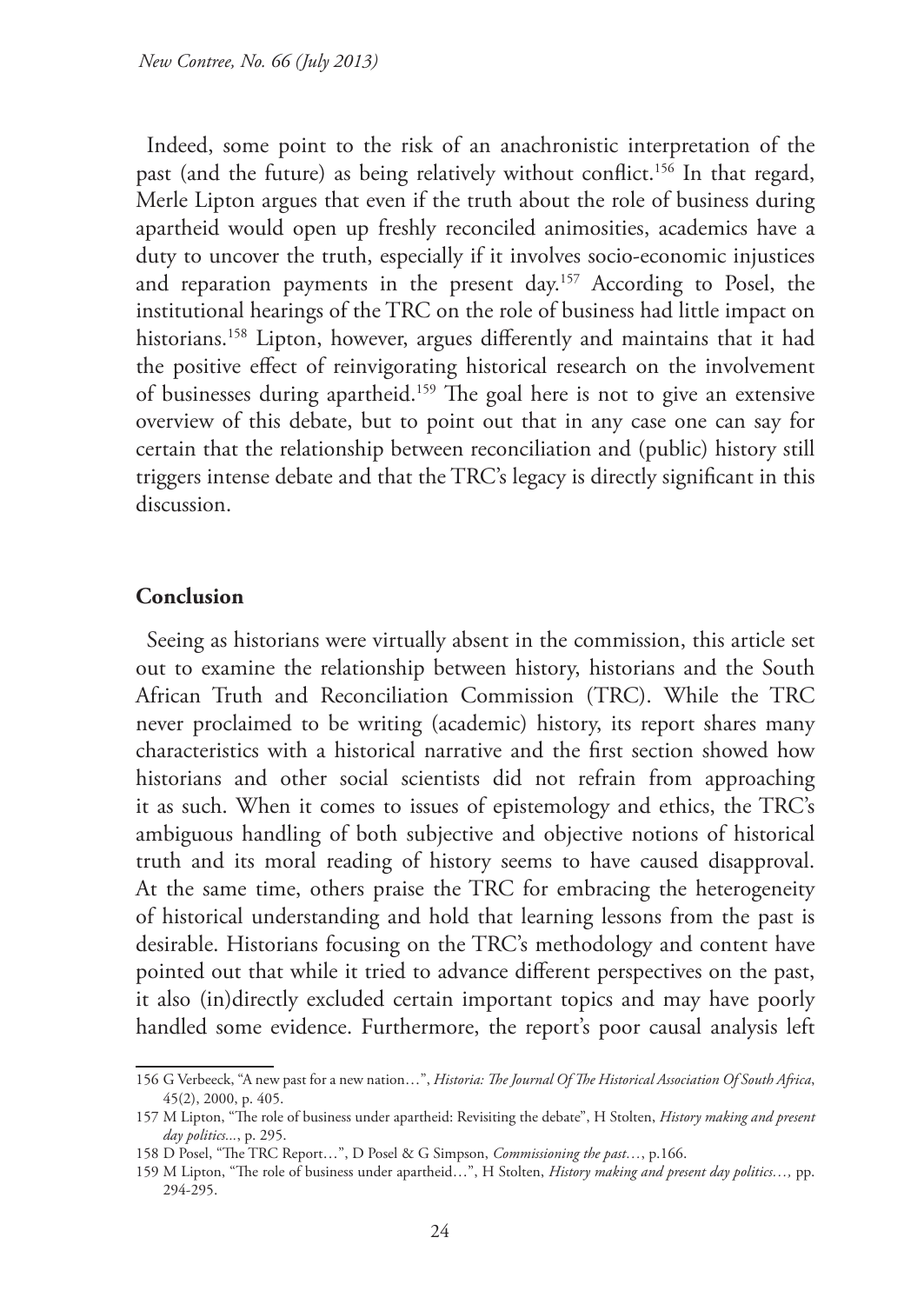many, especially historians, disappointed. As a result, many historians see the TRC as a flawed and even dangerous institution.<sup>160</sup>

Section Two examined whether the same holds true when looking at the TRC from a philosophical perspective. In that regard, the TRC's imposition of a clear temporal divide between past and present is problematic both for historians wanting to research the past in a country focused on the future, as well as and especially for those who are still living with the effects of the apartheid regime in South Africa today. However, it has also been argued that the TRC could enable people to engage with the past in alternative ways. For example, the TRC provided a platform for people to re-inhabit the past on a tremendous scale due to its extensive media coverage. According to historians advocating these often ignored uses of history, the TRC did not want to close the books on the past, but promoted commemoration precisely as a way to achieve reconciliation.

The third section examined if and how the TRC's road map into history was picked up by historians. For historians eagerly wanting to engage directly with the TRC's "treasure chest", the inaccessibility of the commission's archives remains a bitter legacy and some warn that the TRC is turning into an exercise of forgetting. Understandably then, organizations such as the South African Historical Archive keep fighting the government for full access. Although radical historiography was dealt a severe blow at the end of apartheid, the practical dimension of history hasn't died and some point to the unexplored legacy of the TRC.161 For example, some (oral) historians have looked at the TRC's unique production of historical knowledge and have interpreted its mandate as a long-term mission to reinvigorate their discipline. Others started to engage in public history projects (at times promoted by the TRC) or "reconciliation history" aimed at the nation-building effort and focused on minorities. This combination of reconciliation and history has been severely criticized by some historians claiming that the combination would cause distortion or render certain topics off limits. Important and interesting cases in this regard are the role of business during apartheid and Afrikaner historiography.

All this information and analysis doesn't make it easy to provide a conclusive answer with regards to the relationship between history, historians and the

<sup>160</sup> A Du Toit, "The Truth and Reconciliation Commission as contemporary history", S Jeppie, *Toward new histories for South Africa: On the place of the past in our present* (Menlo Park, Juta Gariep, 2004), p. 61.

<sup>161</sup> C Bundy, "New nation, new history…", H Solten, *History making and present day politics…*, p. 74.